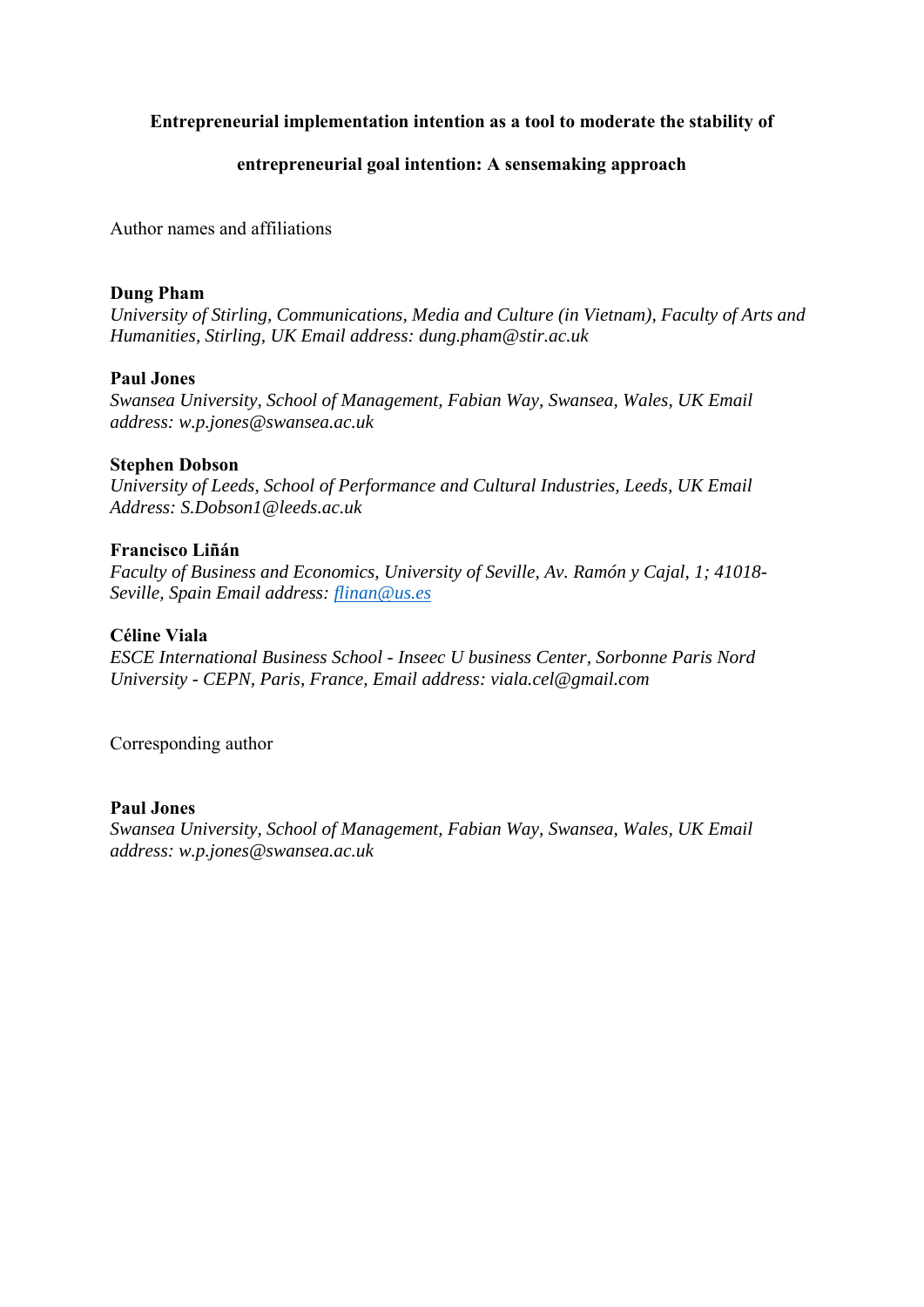**Entrepreneurial implementation intention as a tool to moderate the stability of entrepreneurial goal intention: A sensemaking approach** 

#### **Abstract**

This study evaluates how entrepreneurial implementation intention (EII) influences the stability of entrepreneurial goal intention (EGI). Two waves of data collection were conducted during and after entrepreneurship education (EE). The moderating role of EII on EGI after a period of approximately one year was tested. The results indicate significant variation between 412 participants of high and low EII during EE. The findings contribute to furthering the understanding of the factors that maintain EGI over time. They highlight the unconscious aspects of students' behavioral processing that potentially cause controversial results regarding the impact of EE on EGI.

### **Keywords:**

Entrepreneurship education Intention stability Sensemaking approach Entrepreneurial goal intention Entrepreneurial implementation intention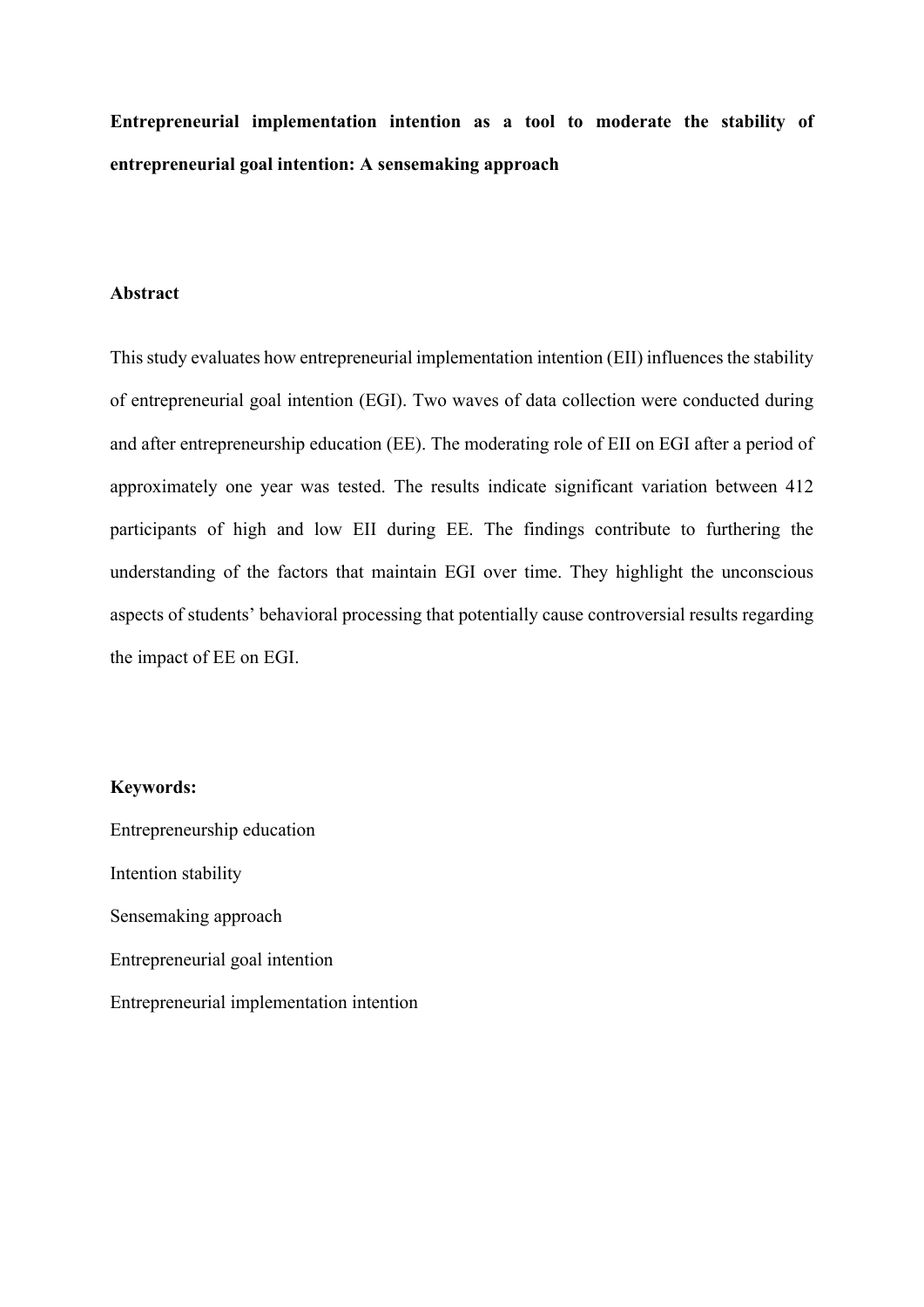# **Entrepreneurial implementation intention as a tool to moderate the stability of entrepreneurial goal intention: A sensemaking approach**

#### **1. Introduction**

 the literature has identified issues of concern relating to the effectiveness of EI in driving action (Nabi et al., 2018). An improved understanding of the consistency of the impact of EI on Insight into entrepreneurship as a process (Bakker & Shepherd, 2017; McMullen & Dimov, 2013) suggests that actions by prospective entrepreneurs are fundamental in shaping entrepreneurial opportunity (Dimov, 2007). In the words of Gartner et al. (2003, p. 144), "without action, there is no insight." In this study, entrepreneurship is proposed as a process that emerges through the iterative stages of entrepreneurial intention(s), cognitive processing of opportunity-related information, and implementation of multiple behaviors. Throughout this process, an entrepreneurial opportunity is moved forward (Corbett, 2005; Kolb, 1984; Shane, 2003), while one intention can act as a moderator of the next intention. Entrepreneurial intention (EI) as an area of academic investigation has gained traction in the entrepreneurial behavior literature (Bird, 1988; Krueger & Carsrud, 1993; Liñán & Rodríguez-Cohard, 2015). However, behavior therefore requires examination of the two related underlying structures of EI: entrepreneurial goal intention (EGI) and entrepreneurial implementation intention (EII; Botsaris & Vamvaka, 2016; Esfandiar et al., 2019; Fayolle & Liñán, 2014). Previous studies have measured EGI using Liñán and Chen's (2009) EI questionnaire, which embraces intention at the level of strategy (Adam & Fayolle, 2016). EII, by contrast, refers to the process of planmaking (Martijn et al., 2008) and illuminates an increased likelihood of performing actions (Fayolle & Liñán, 2014).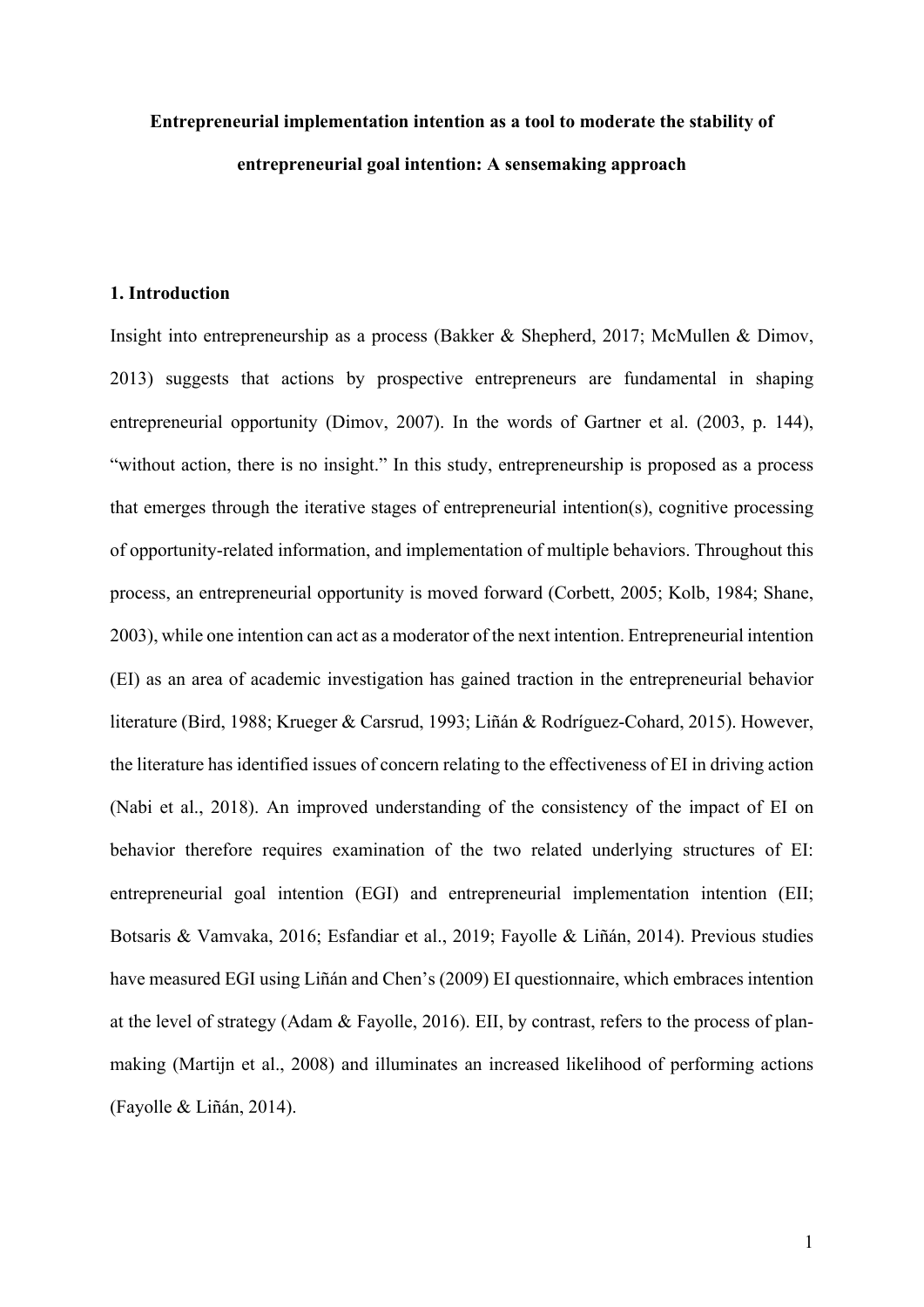or actions (Fayolle & Liñán, 2014; Moriano et al., 2012). Mixed findings have emerged because The literature in this area focuses on student intentions to start a business and explores different country settings (Ahmed et al., 2017; Karimi et. al., 2016; Pfeifer et. al., 2016; Piperopoulos & Dimov, 2015). In these studies, EI is predominantly considered an outcome of entrepreneurship education (EE), indicating students' increased propensity to perform entrepreneurial behaviors forming an intention during an EE program is only a preliminary stage. Retaining an intention after EE requires further motivational factors to overcome barriers. In this case, the student profile is considered, and barriers include limited elaboration, insufficient excitement, and competing goals" (Gollwitzer, 1990; Van Gelderen et al., 2015). Similarly, several studies suggest that for EII to foster action effectively, a moderate level of EGI is required, with opportunity development seen as an experimental process spanning multiple actions (Gollwitzer & Sheeran, 2006; Prestwich et al., 2015; Van Gelderen et al., 2018). EII is considered part of the motivation–opportunity nexus (Elfving et al., 2019), which has similar effects to motivational actions for sustaining opportunity development over time (Gielnik et al., 2015). Therefore, investigating both EGI and EII under the view of entrepreneurship as a process allows this study to explore how EI can be maintained over time.

This study adopts a sensemaking approach (variation-selection-retention or VSR) to analyze the interaction between EGI and EII among students during and after EE. Students starting with an initial belief of a successful venture or an EGI must act, reflect upon the impact of this belief through the environment, and then adjust their internal mental structure post hoc to shape new courses of intention and action (Alvarez et al., 2013; Festinger, 1957; Weick et al., 2005). During EE, EGI can be substantially boosted by confirmatory bias, although this intention may diminish over time (Wason, 1960). This phenomenon is demonstrated as a cognitive heuristic that allows (1) readily available (either complete or incomplete) knowledge and (2) recent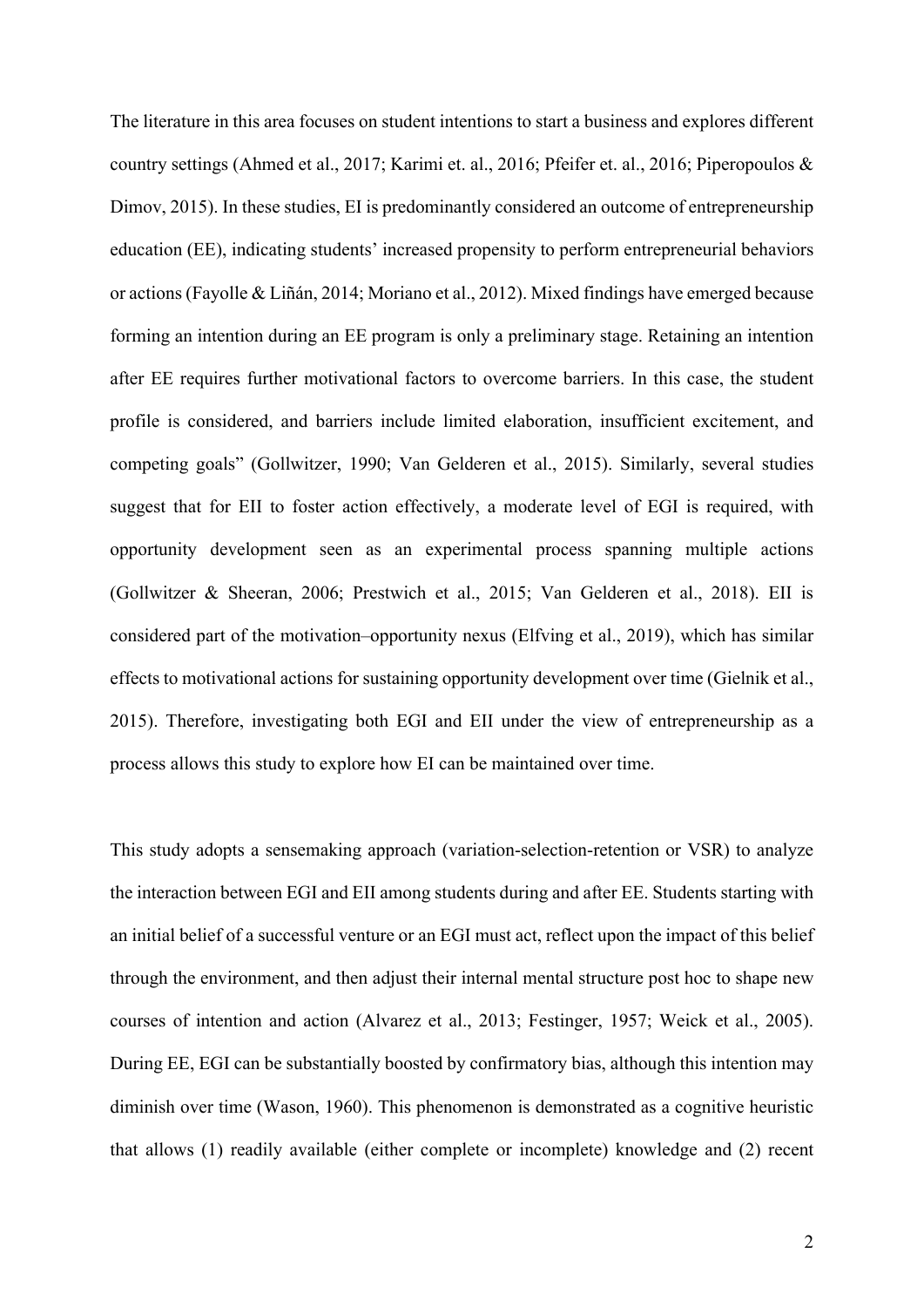whether students will continue to maintain their level of EGI after EE. This research provides evidence that EGI, coupled with a high tendency to act during EE or high EII (Klapper & knowledge gained from the EE course to dominate the decision making or thoughts of the individual. Under this condition, the cognitive force pushes students toward actions rather than other alternatives or procedures (Schwarz et al., 1991). When pushed in this way, students deliberately or unconsciously overcome the conflict between their internal mental structure (i.e., what they anticipate) and what is happening in the external world (i.e., what the environment currently offers), showing a higher level of EGI during EE. The question is Neergaard, 2017), can contribute to sustained EGI following the program.

 Data were collected at two time points—during an EE course (time 1) and one year after its EGI<sub>2</sub> between two groups (low EII<sub>1</sub> and high EII<sub>1</sub>). The context of this research is Vietnam, completion (time 2)—for a sample of 412 participants from Vietnam. Partial least squares path modeling (PLS-SEM) was then used to evaluate the differences in path estimators of  $EGI<sub>1</sub>$  to which has a nascent entrepreneurship education system. Students are not encouraged to take an active learning approach or adopt critical thinking. The Vietnamese culture appreciates stability and embraces conflict avoidance. In the case of education, students passively follow what is taught in their university classes (Benzing et al., 2005; Politis & Gabrielsson, 2009; Ulrich & Cole, 1987). This context arguably makes Vietnamese students increasingly vulnerable to the contingent effects of confirmation bias on EGI because internal mental conflicts are more likely to be ignored (Schwarz & Vaughn, 2002).

 This study contributes to the literature on entrepreneurship as a process and entrepreneurship education in several ways. Because entrepreneurship is a process in which entrepreneurs continually test their ideas and turn them into opportunities through intentions, actions, and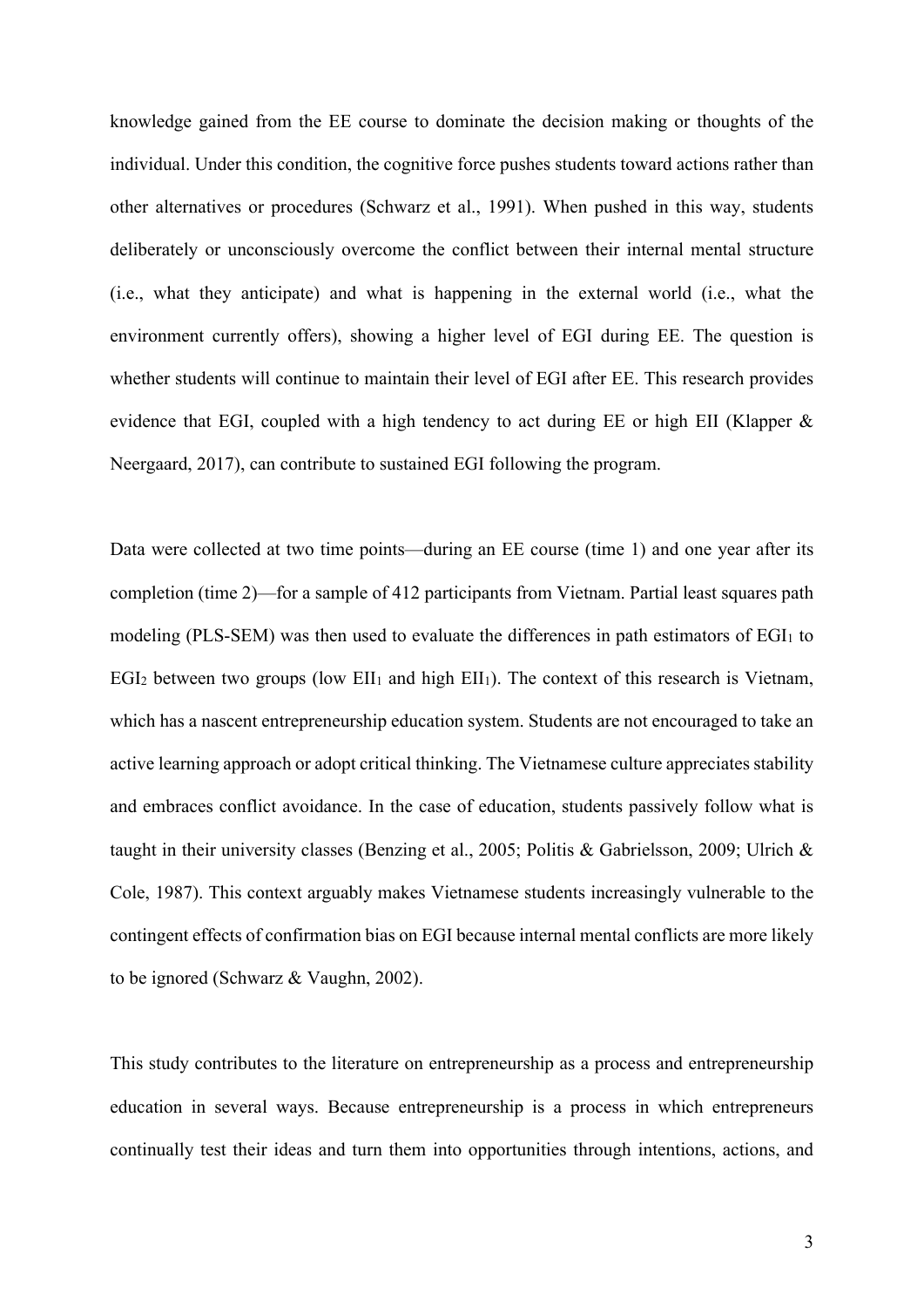behaviors (Henry et al., 2004; Shepherd, 2015). In addition, the study enhances both the rigor 2017). The findings also have practical implications for EII as a potential driver of long-term sensemaking research through the use of a quantitative approach with a difficult-to-access reflection (Corbett, 2005; Kolb, 1984; Shane, 2003), research on intentions considering a single time substantially reduces the potential to observe the process of opportunity development (Wood, 2017). This study highlights the moderating role of EII and paves the way for a nonlinear assessment of EGI over time. In terms of contributions to research on entrepreneurship education, the contingent effects of EE on EGI in the context of nascent entrepreneurs are highlighted, adding to the theoretical grounding of the link between EE, EI, and subsequent and relevance of entrepreneurship research through the exogenous umbrella factor of opportunity, thus indicating that time is required for opportunities to further develop (Wood, entrepreneurship under the view of decision making (Welter et al., 2017; Ferreira & Kraus, 2019), identifying how students' decision-making logics can be leveraged during educational intervention (Ilonen et al., 2018). Finally, this research increases the generalization of group of students in the Global South.

### **2. Literature review**

#### *2.1. Entrepreneurial intentions and a sensemaking epistemology*

 startup process (Krueger & Carsrud, 1993; Palmer et al., 2019). Two key models shaping the EI is accepted as the commitment to performing a behavior that drives the physical business EI literature are Ajzen's (1991) theory of planned behavior (TPB) and Shapero and Sokol's (1982) entrepreneurial event (SEE) model. The entrepreneurship literature focuses on EI with starting a business as the goal and the individual's conscious processing preceding the action (Shook et al., 2003). The EI literature also explores entrepreneurial intention within an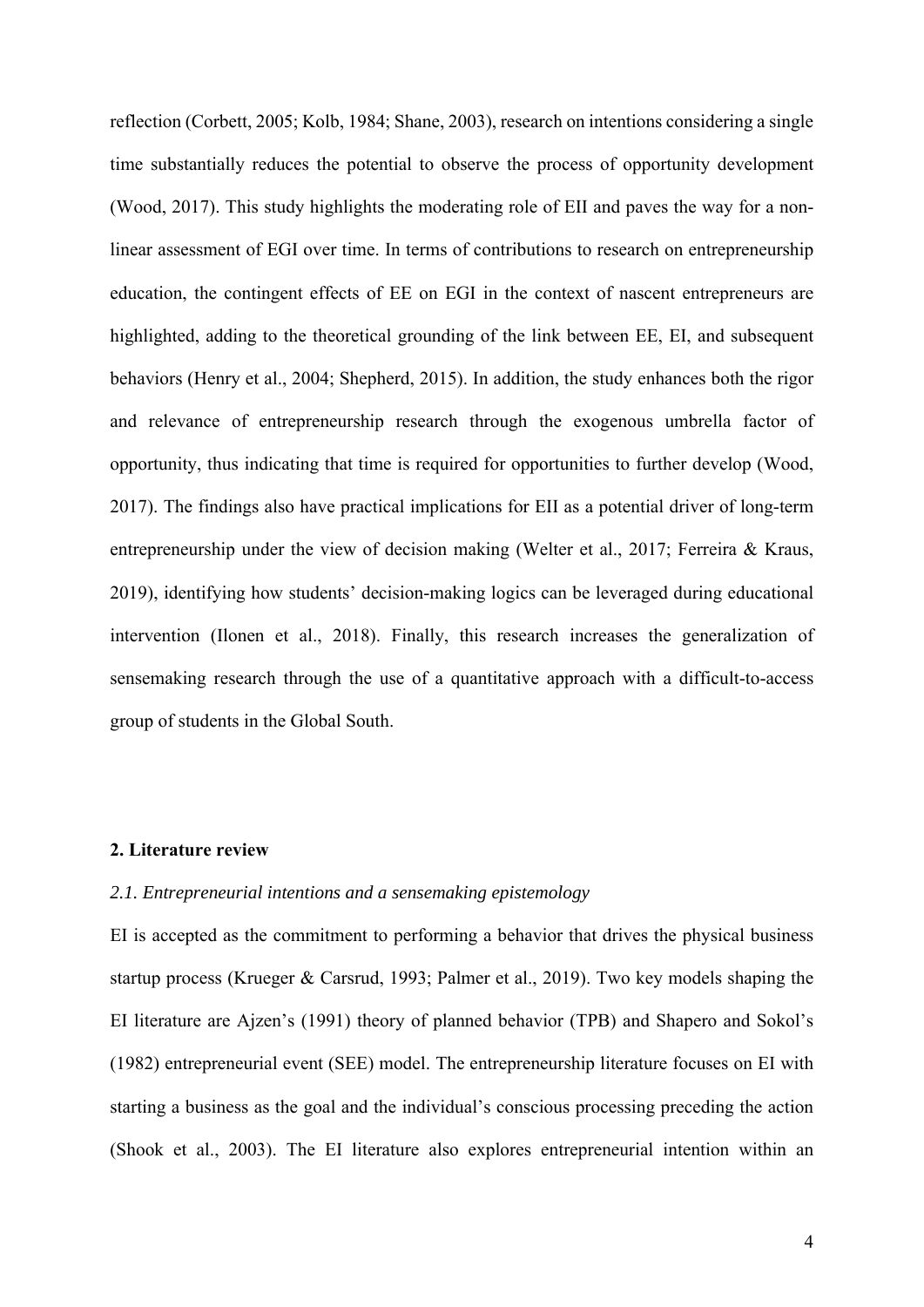organizational setting. For example, Werner et al. (2014) suggest that employees who perceive their wages as unfair and simultaneously prefer different work hours have the strongest entrepreneurial intentions. However, there is insufficient evidence confirming the association between intentions and behaviors (Kautonen et al., 2015). Because beliefs are prior to motivational antecedents, which in turn are prior to intention (Ajzen, 1991), historic beliefs may remain the dominant influential force behind intentions. Beliefs remain effective unless environmental feedback is perceived, processed, and understood as a form of motivational antecedent (Gavetti & Rivkin, 2005). This view highlights the potential developments of various forms of intention before a behavior, which may consciously or unconsciously combine to affect entrepreneurship as well as innovation (Breslin, 2011; Dobson et al., 2013). Gollwitzer (1993) and Gollwitzer and Sheeran (2006) expand on this idea, identifying both goal and implementation intention. Goal intention acts at the level of strategy, while implementation intention refers to the process of plan-making (Martijn et al., 2008). As implementation intention involves thinking about performing a behavior, the term "entrepreneurial intentions" typically accounts for the first phase of goal intention (Adam & Fayolle, 2016, p. 81).

 As a general framework, it may be considered that entrepreneurial individuals form a belief of conceptualizing a solution to such a belief, individuals engage in the process of sensemaking, epistemology with social life. The stages include enactment (or "variation"), selection, and retention (VSR). This epistemology suggests that "sensemaking can be treated as reciprocal provide system variation, which are subsequently made meaningful [Selection] and preserved an opportunity prior to the conceptualization of intentions (Alvarez et al., 2013). When which evolves through the interaction between "the self" and the external environment (Weick, 1979; Weick et al., 2005). This idea integrates Campbell's (1965) application of evolutionary exchanges between actors [Enactment] and their environments [Ecological Change], which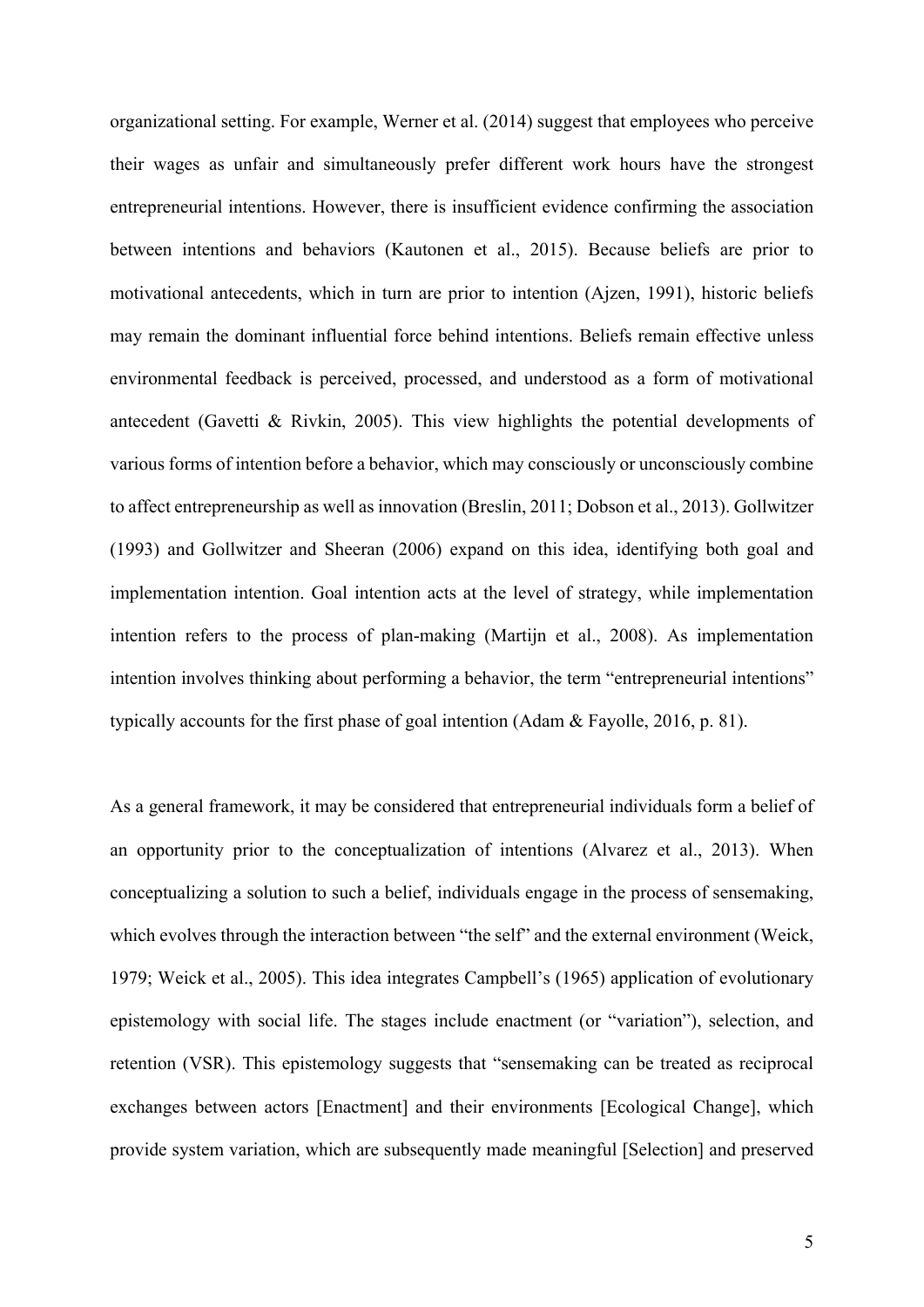(negative/neutral/positive) regarding opportunities and seek evidence to test the veracity of [Retention]" (Weick et al., 2005, p. 409). The sensemaking meanings inform and constrain identity and action. Several studies advocate the view that entrepreneurs and managers reject signals that falsify their pre-existing assumptions while searching for information (Gavetti  $\&$ Rivkin, 2005; Kunda, 1987). Fitting into the concept of sensemaking, Wason (1960) labels such a phenomenon as confirmation bias in the psychology literature, where cases in which an outcome is said to occur or to be known to have occurred constrain the direction of the test results (Peterson & Wong-On-Wing, 2000). Here, entrepreneurs form hypotheses these hypotheses (Shepherd et al., 2012). This process is iterative, and hypotheses are revised when inadequacy is discovered (Klayman & Ha, 1989). The existing research describes the problematic effects caused by confirmation bias. These effects include increasing the chance of employing cognitive and attitudinal heuristics in decision making, thus leading to overconfidence, illusion of control, and a misguided belief in the law of small numbers (Mitchell et al., 2000; Shepherd et al., 2015).

The reason for highlighting confirmation bias in assessing EI among students is twofold. First, research has revealed contradictory results regarding the effects of experience on EI (Emami & Dimov, 2017; Miralles et al., 2016) where students have been identified as having little entrepreneurial experience (Shepherd et al., 2012). In the absence of direct entrepreneurial experience, other everyday experiences such as EE serve as cognitive frameworks or prototypes that define acceptability and plausibility in sensemaking (Baron, 2006), driving entrepreneurial intention (Ribeiro-Soriano & Kraus, 2018). Second, individuals often exert limited information gathering to reduce cognitive effort under conditions of bounded rationality (Tversky & Kahneman, 1975). For example, Elston and Weidinger (2019) observed that individuals in locations in China with higher degrees of internationalization and more professional job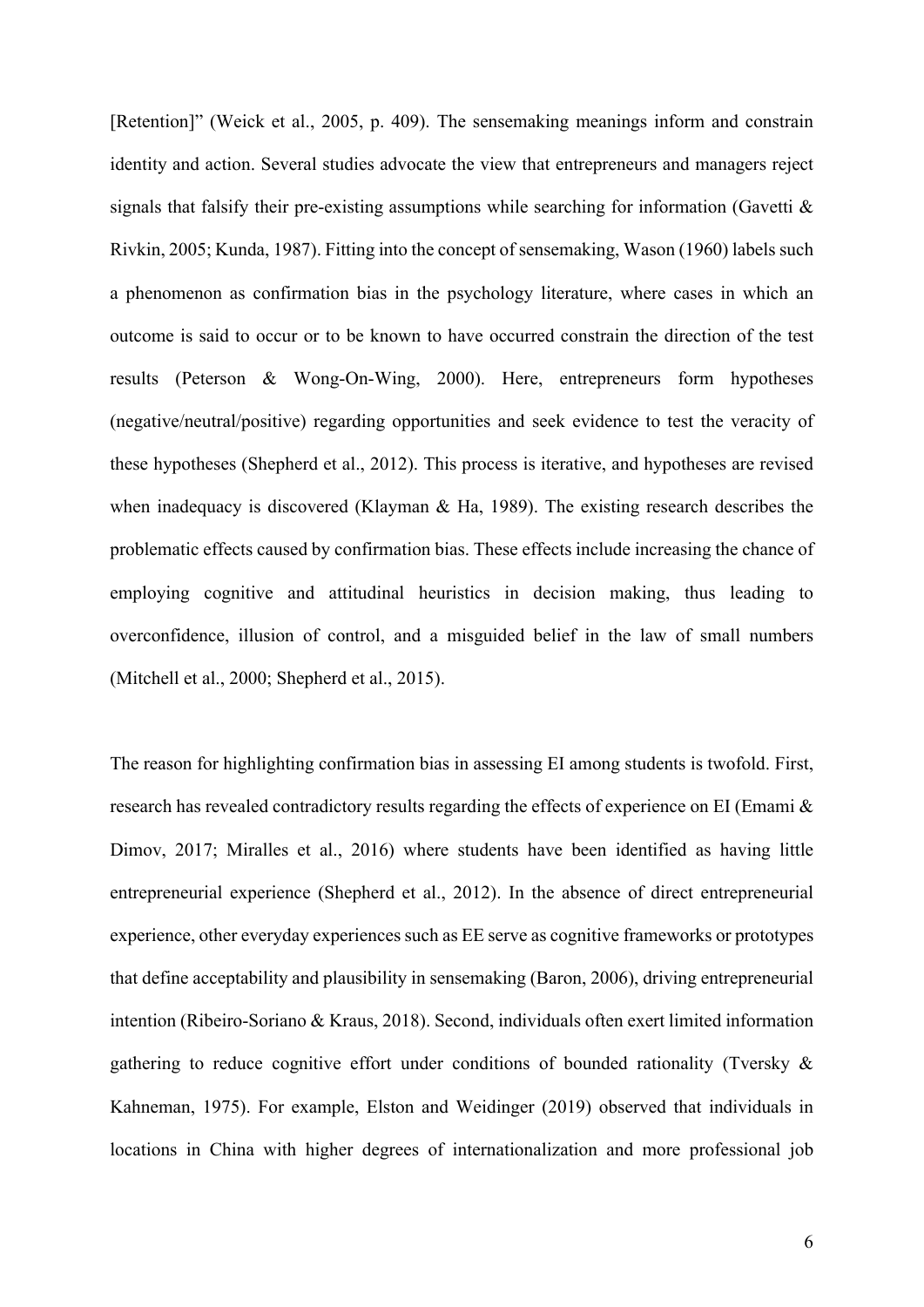opportunities often experience lower levels of entrepreneurial intention. Similarly, this study advocates EE where students are offered new skills that enhance their bias toward success by overlooking the gap between the right conditions for a successful venture/entrepreneur and their view of appropriate entrepreneurial capabilities. Thus, limited experience increases the likelihood that students allocate attention to cues that lead them toward entrepreneurial attitudes while EE is provided (Fitzsimons et al., 2008).

 generated (Breslin, 2017; Kaish & Gilad, 1991). These new concepts are then transferred into selection (and retention) as the entrepreneur examines their strategic value logic and novelty Variation in these cognitive frameworks or prototypes occurs when new opportunities are (Hill & Birkinshaw, 2010), while considering business model components such as distribution channels, marketing or sales approaches, and technologies (Kim & Mauborgne, 2004; Markides, 2000). Individuals who form an EII detailing a specific plan of where, when, and how the desired behavior will be performed are more likely to act on their intentions than on entrepreneurial goal intention (Fayolle & Liñán, 2014). Thus, it is suggested that EGI and EII actively evolve during variation and selection/retention of sensemaking, respectively. The literature suggests that EII, as the motivational antecedent and proxy of entrepreneurial behavior (Esfandiar et al., 2019), increases the chance of moving to a retention decision of whether or not an idea will be further exploited (Shane & Venkataraman, 2000). EE research has found that decision-making logics are transformed during educational intervention in such a way that pure causal and effectual approaches are replaced by the hybrid or coping strategy (stagnation) upon completion of the course (Ilonen et al., 2018). Thus, due to the scarce opportunity to execute their ideas during EE (Klapper & Neergaard, 2017), students tend to circulate within variation and selection of sensemaking. EGI may temporarily be heightened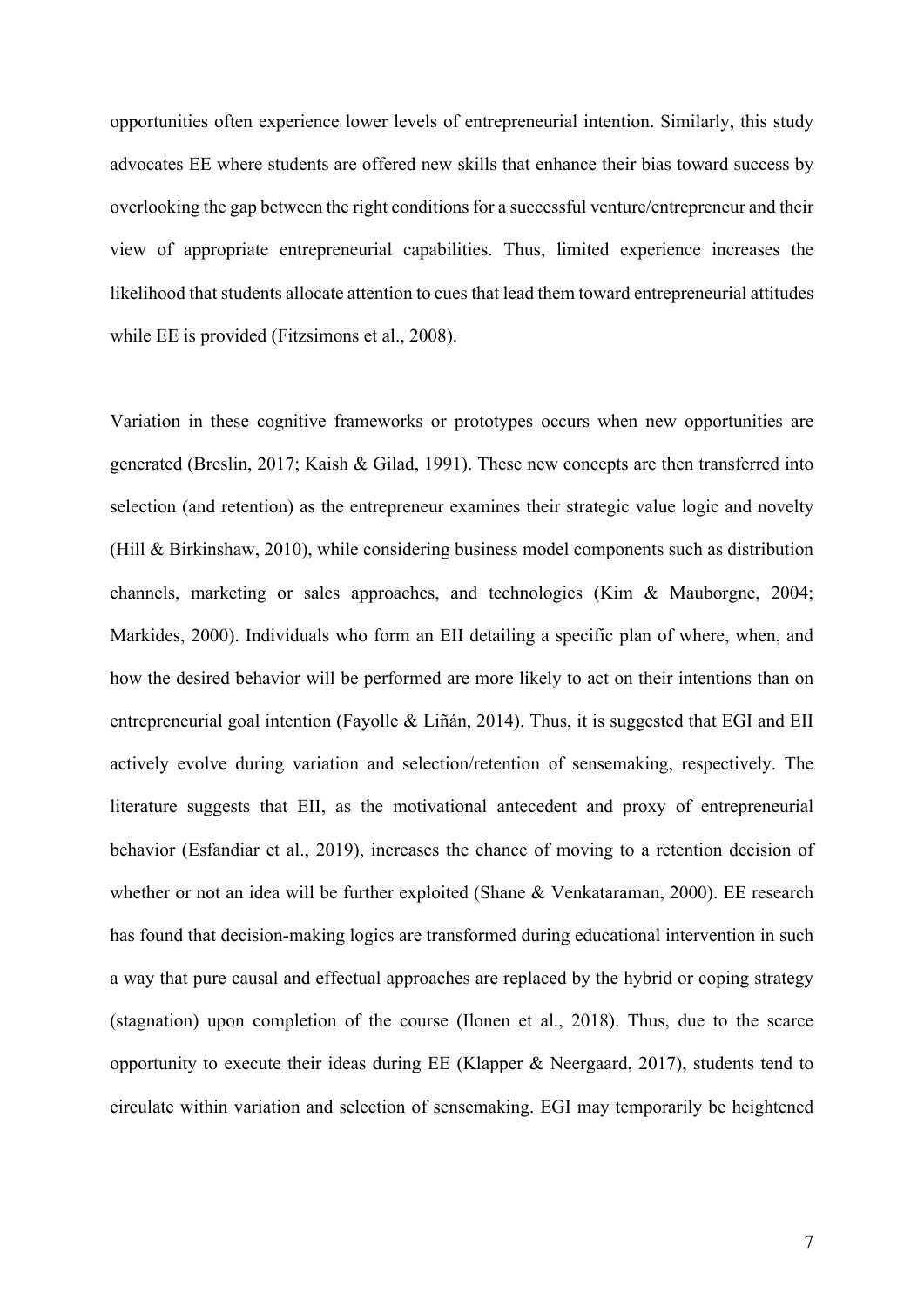under the effects of EE, although the retention of this intention after EE requires a high level of EII as an antecedent.

Building on the philosophy and psychology of the entrepreneurial process, sensemaking, and confirmation bias (Klayman & Ha, 1989; McMullen & Dimov, 2013; Weick et al., 2005), this study offers a cognitive framework of EI in relation to confirmation bias.



**Figure 1:** Integrated framework of entrepreneurial intentions informing behaviours

## *2.2. Hypothesis development*

EII is considered as the proxy of behavior (Esfandiar et al., 2017). Zajonc's (1968) study on the mere-exposure paradigm showed that the more frequently an individual is exposed to an object, especially in a group context, the greater the likelihood will be that they will perceive it as desirable, respond positively to it, and actively engage with it. This phenomenon has been demonstrated to be robust across cultures and across different forms of objects, such as words, sounds, paintings, geometric figures, faces, and persons (for a meta-analysis, see Bornstein, 1989), even when the stimuli are not accessible to the participants' awareness, or even prenatally (Zajonc, 2001). During EE, high-EII students often engage in entrepreneurial tasks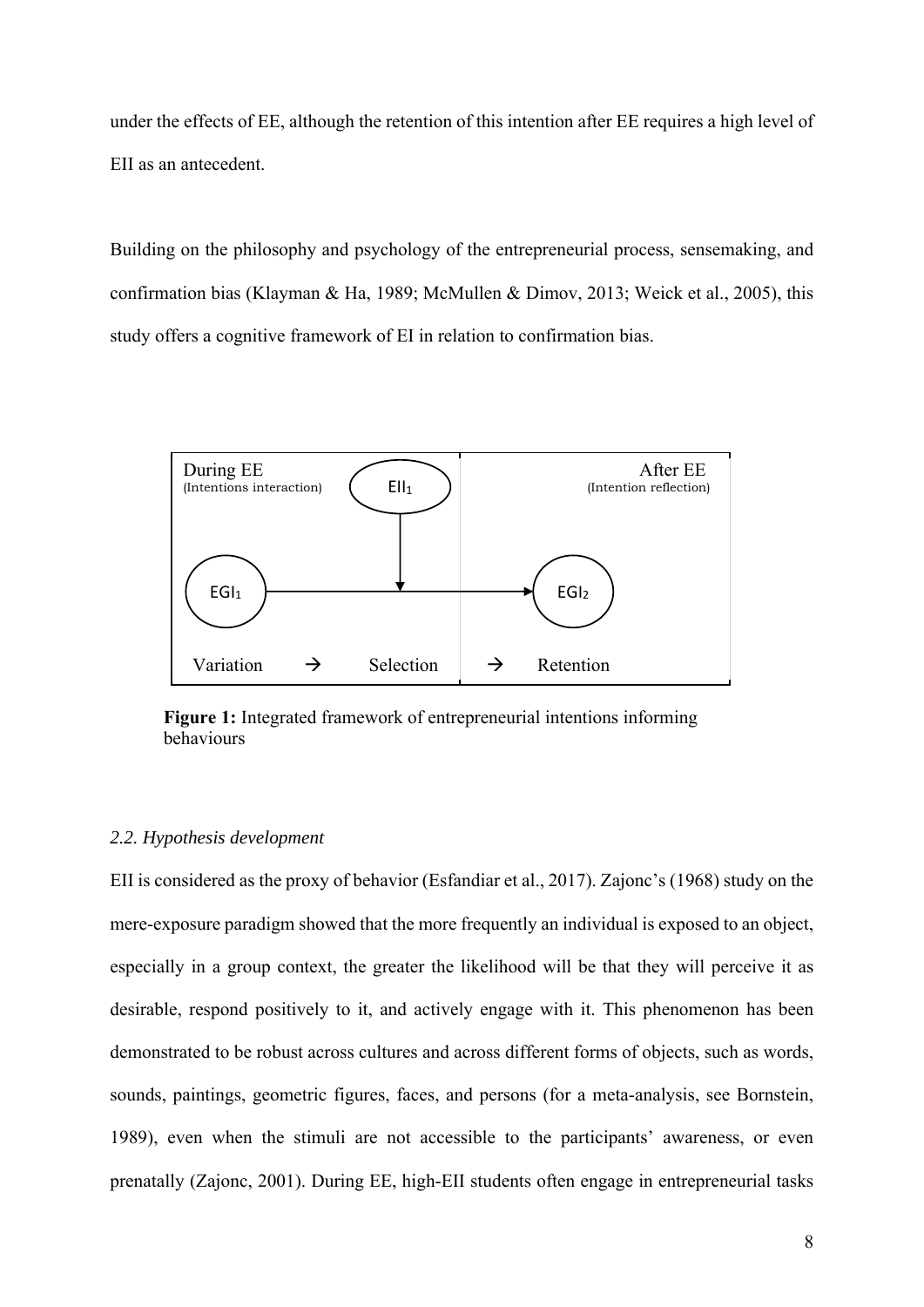effectuation where they perceive losses as inevitable yet affordable costs of doing business lowering the odds of acting on future business ideas and potentially leading to "a trajectory of that provide them with a higher likelihood of perceiving several experiences as small wins. Metaphorically, this situation has a similar effect to motivating constructive actions (Gielnik et al., 2015) within the motivation–opportunity nexus (Elfving et al., 2019), moving students toward retention (or idea execution). These positive impressions of entrepreneurial behavior increase the chance of employing a favorable bias over time, encouraging students to retain the skills and decision policies to test their assumptions (Haynie et al., 2009) or to follow (Goel & Karri, 2006). Alternatively, students with low EII may suffer from inaction decisions, continued dismissal of positive value opportunities" (Wood et al., 2017, p. 123). Therefore, the following hypothesis is proposed:

Hypothesis: *Entrepreneurial implementation intention (EII1) moderates the stability of*  entrepreneurial goal intentions (EGI1 and EGI2).

## **3. Method**

### *3.1. Survey design and administration*

 Management and 2 Engineering) were identified. All programs offered one module/course on By examining the curricula of universities in Vietnam, 16 undergraduate programs (14 Business EE conducted in English and lasting at least three months (or 48 contact hours) before students started their final year. The common objectives of the EE module/course in these programs were to introduce fundamental theories of entrepreneurship and provide students with tools that would assist in devising a business plan such as the Business Model Canvas (Osterwalder & Pigneur, 2010). To minimize the chances of common method variance, duplicate paper and online questionnaires were employed, available in either English or Vietnamese. The questionnaire was designed using measurement items grounded in the literature (Chen et al.,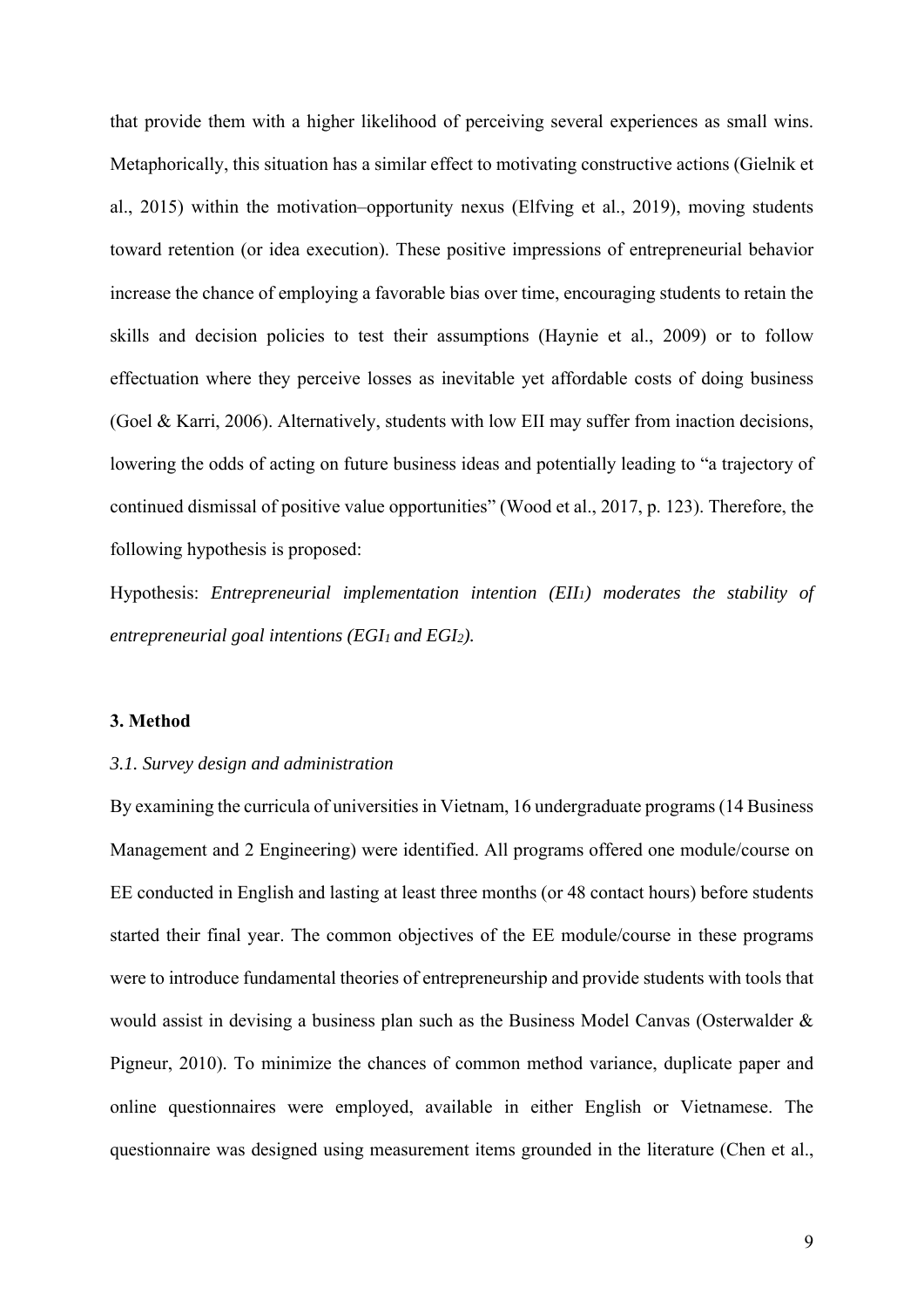1998; Liñán & Chen, 2009). The measures employed here were adopted from existing scales (Appendix 1), but modifications were made to adapt to the case of students. All items (unless otherwise indicated) were measured on a five-point Likert scale ranging from 1 (*strongly disagree*) to 5 (*strongly agree*). Through convenience sampling, students were asked to complete the questionnaire at two times: during the compulsory entrepreneurship course and approximately one year after the course.

A compulsory entrepreneurship course eliminates the possibility of students' self-selection of entrepreneurship, reducing excessive subjective assessment of the effects of EE on EI (Henry et al., 2005; Oosterbeek et al., 2010; Von Graevenitz et al., 2010). The majority of students (74%) in the sample were based in Southern Vietnam, where the development of private enterprises is concentrated (Baughn et al., 2006). The sample was divided into men (57%) and women (43%). In terms of the degree course, 88% of participants studied Business Management and 12% Engineering. The age of students in the sample ranged from 18 to 25 years (100%). This age range was appropriate for this study because at this age, individuals actively develop occupational aspirations by considering either seeking employment opportunities or starting a business (Nabi et al., 2006). Data on the experience of all students were: (time 1) mean = 0.264  $(\text{max} = 1), SD = 0.184;$  and  $(\text{time} 2)$  mean = 0.266 (max = 1), SD = 0.186. This calculation was based on Davidsson and Honig's (2003) four-item scale (Yes =  $0.25/N<sub>o</sub> = 0$ ), indicating access to social and human capital.

### *3.2. Measures*

## *3.2.1. Dependent variable*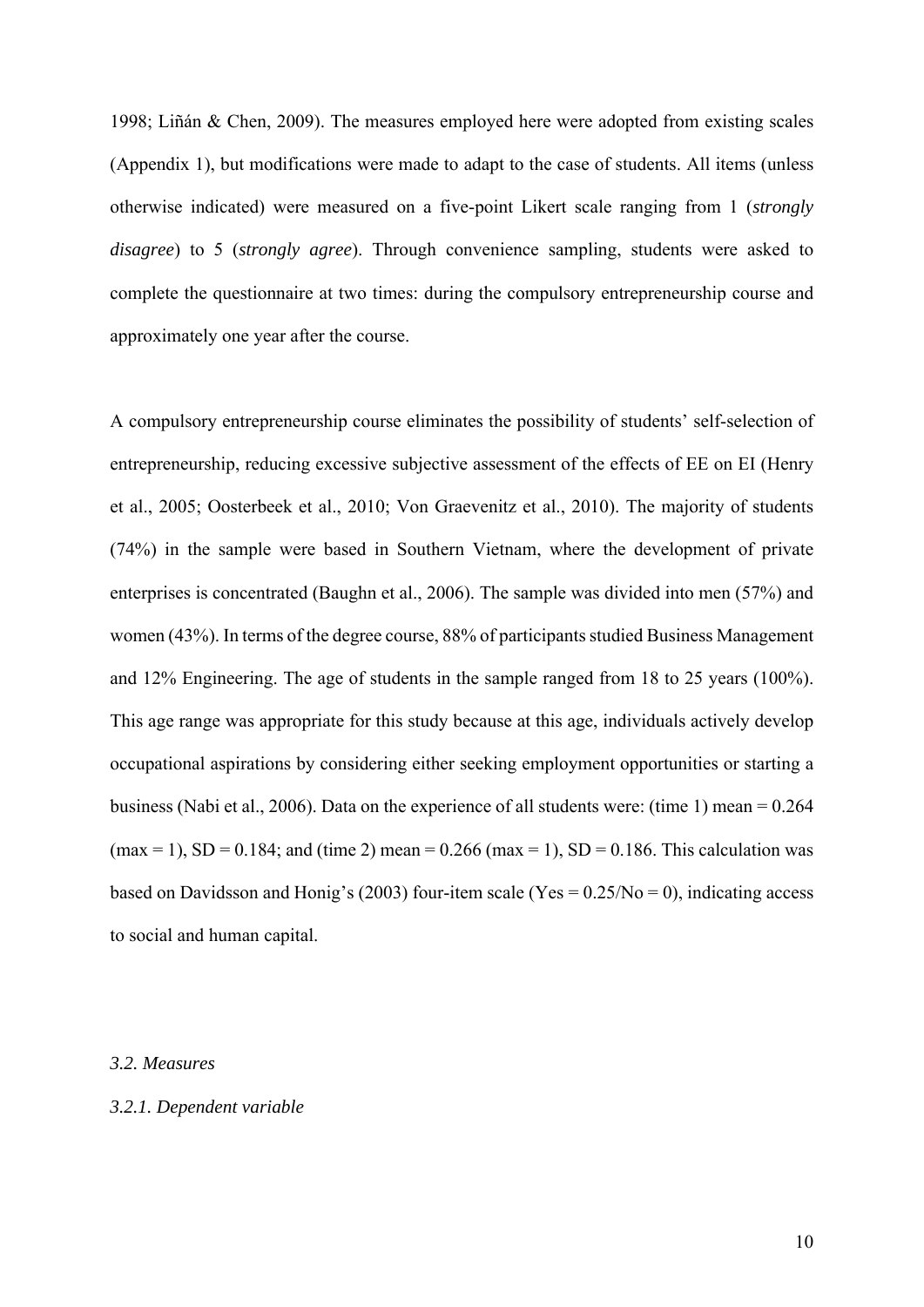*Entrepreneurial goal intention (EGI).* This variable was measured using a six-item scale developed by Liñán and Chen (2009). A sample item is "Have you ever seriously considered becoming an entrepreneur?"

#### *3.2.2. Independent variable*

 scale developed by Chen et al. (1998). Although the items were originally used to reflect five categories of entrepreneurial self-efficacy (ESE), the categories are suitable for assessing EII activities, which reflects implementation intention. The **ESE** questionnaire covers a wider range measure of EII. The survey instructions therefore specifically asked participants to rate the *Entrepreneurial implementation intention (EII).* This variable was measured using a 22-item on the grounds of planning various entrepreneurial activities in the near future. Although it may seem that self-efficacy is a different construct from EII, this paper focuses on the planning of of activities that the students think about performing and hence provides a more convincing importance and urgency of these tasks during the entrepreneurial process to emphasize EII (Urban, 2006). Specifically, they were asked what tasks they *will perform* or *are performing* to progress with their business idea.

### *3.2.3. Control variables*

 Consistent with prior studies (Dheer & Lenartowicz, 2016; Liñán & Rodríguez-Cohard, 2015), six control variables were considered in the analysis: gender (male; female), age (18–25 years; 26–45 years; 46–60 years; 60 years or above), study program (Business Administration; Computer Science or Engineering; Other), name of institution, entrepreneurship course availability (within one year), and entrepreneurial experience (social capital; human capital) to reduce the possibility of alternative explanations over a period.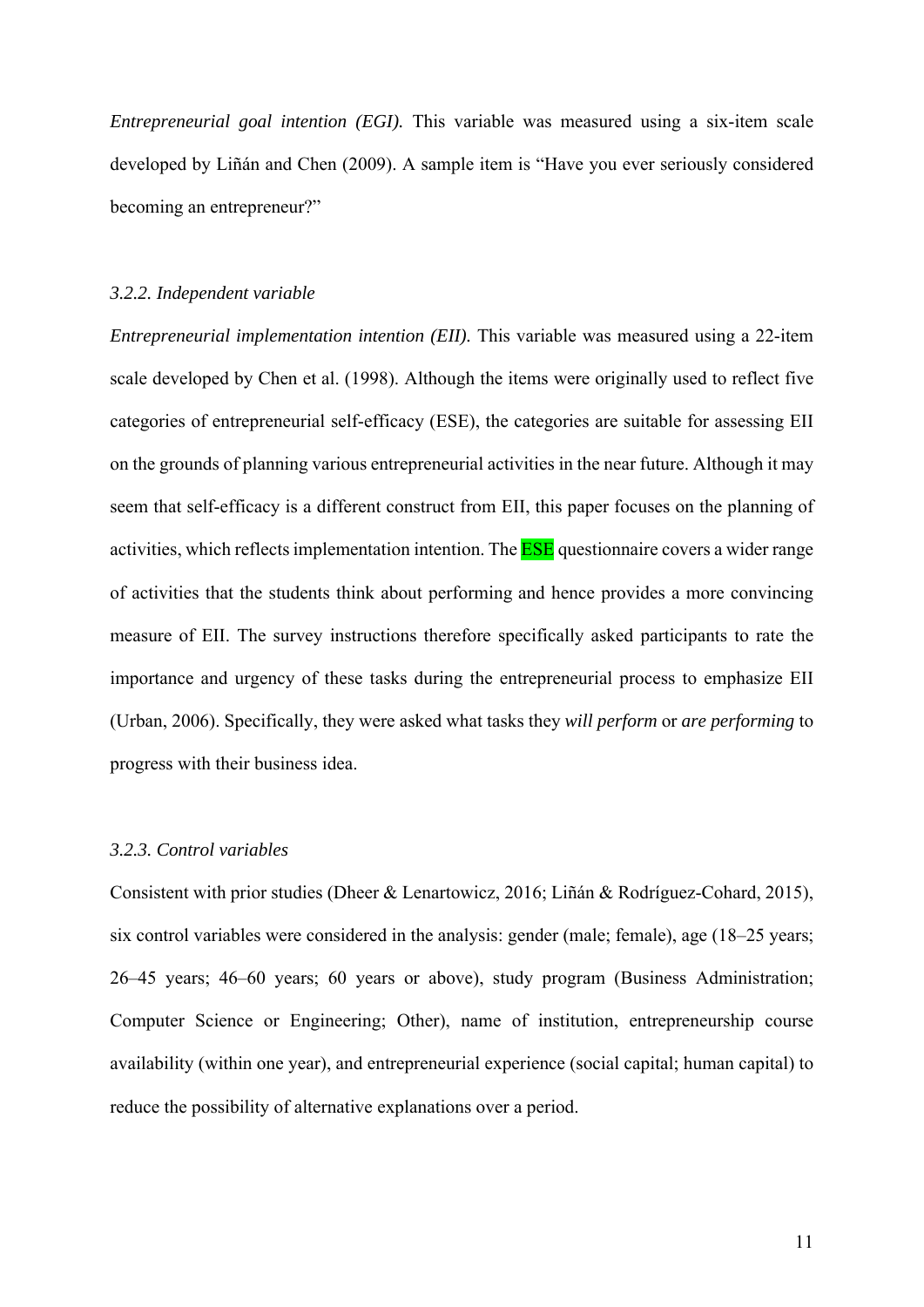#### *3.3. Analytical methods*

This study followed a two-step approach, including measurement of invariance and multigroup analysis, to test the hypothesized moderating effects of  $EII_1$  on the relationship between  $EGI_1$ and EGI2 (Hulland, 1999). Following recent research on EI (Fretschner & Weber, 2013; Giacomin et al., 2016; Kautonen et al., 2011; Miralles et al., 2016; Shinnar et al., 2014), partial least squares path modeling (PLS-SEM) was employed. The PLS approach was appropriate because it made minimal demands concerning measurement scales, sample size, and residual distributions (Wold, 1985). Multigroup analysis (MGA) in SmartPLS enabled testing of whether the pre-defined data groups had significant differences in their group-specific parameter estimates (e.g., outer weights, outer loadings, and path coefficients; Sarstedt et al., 2011).

### **4. Multigroup analysis and results**

 terms of the data treatment for the measurement, the structural model, and the algorithm & Sarstedt, 2016). Once either of these two types of invariance had been confirmed, the research To ensure meaningful results, measurement invariance across the two groups of high EII and low EII during EE was confirmed following a test using the MICOM approach in Smart PLS (Henseler et al., 2016). The guidelines suggest that either configural invariance or compositional invariance must be established before proceeding with the PLS-MGA. Compositional invariance should confirm the similarity between the two groups of students in settings. The purpose of this procedure was to compare the original score correlations *c* against the empirical distribution of the score correlations obtained through the permutation process (*cu*). If *c* exceeded the 5% quantile of *cu*, compositional invariance could be confirmed (Schlägel could proceed with a PLS-MGA test (see Table 1 for details).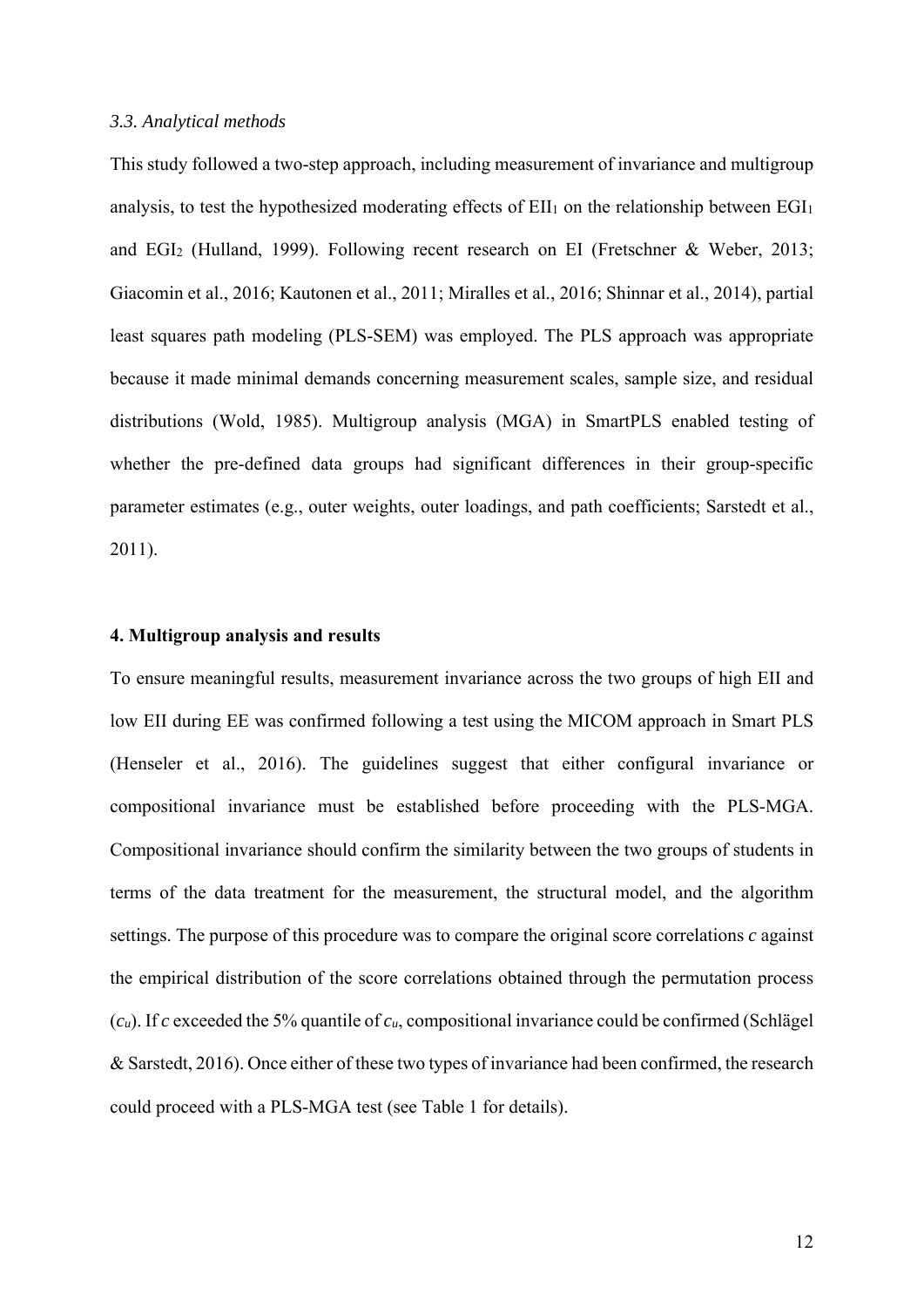| $Ell_{1(low)}$ vs $Ell_{1(high)}$ |                 |               |                     |             |  |  |  |
|-----------------------------------|-----------------|---------------|---------------------|-------------|--|--|--|
| Variables                         | Configurational | $\mathcal{C}$ | 5% quantile of $cu$ | Partial     |  |  |  |
|                                   | Invariance      |               |                     | measurement |  |  |  |
|                                   |                 |               |                     | invariance  |  |  |  |
| EGI <sub>1</sub>                  | Yes             | 1.000         | 1.000               | Yes         |  |  |  |
| EII <sub>1</sub>                  | Yes             | 1.000         | 1.000               | Yes         |  |  |  |
| EGI <sub>2</sub>                  | Yes             | 1.000         | 1.000               | Yes         |  |  |  |

 group with high EII during EE Note: *Italic* values violate the assumptions of measurement invariance between the group with low EII and the

**Table 1**: Compositional Invariance assessment using MICOM in Smart PLS

Following the measurement of invariance, multigroup analysis (MGA) was conducted to further test the hypothesis using SmartPLS 3. The data set was divided into two subsamples characterized by high EII<sub>1</sub> (Group 1:  $n = 213$ ) and low EII<sub>1</sub> (Group 2:  $n = 199$ ).

Table 2 illustrates the coefficients of each hypothesized path and the corresponding path coefficient difference (PCD). The significant difference of PCD (EGI<sub>1XEII1</sub>  $\rightarrow$  EGI<sub>2</sub>) between the two groups of high and low EII1 was supported, indicating that the moderating effects of EII on the transition between EGI<sub>1</sub> and EGI<sub>2</sub> were stronger for the group of high EII. Overall, these results support the hypothesis and highlight the importance of time.

|                                 | <b>PCD</b>      | p-Value        |
|---------------------------------|-----------------|----------------|
|                                 | $( H_1 - L_1 )$ | $(H_1 vs L_1)$ |
| $EGI_1 \rightarrow EGI_2$       | 0.018           | 0.441          |
| $EGI_1xEII_1 \rightarrow EGI_2$ | 0.446           | $0.044*$       |
| $Ell_1 \rightarrow EGI_1$       | 0.023           | 0.418          |
| $Ell_1 \rightarrow EGI_2$       | 0.006           | 0.566          |

 \*\*. PCD is significant at the 0.01 level (2-tailed). \*. PCD is significant at the 0.05 level (2-tailed). Note: PCD: Path coefficients difference; H<sub>1</sub>: High score in time 1; L<sub>1</sub>: Low score in time 2

| Table 2: Results of the Multigroup Analysis |  |  |  |  |  |  |  |
|---------------------------------------------|--|--|--|--|--|--|--|
|---------------------------------------------|--|--|--|--|--|--|--|

## **5. Discussion and conclusions**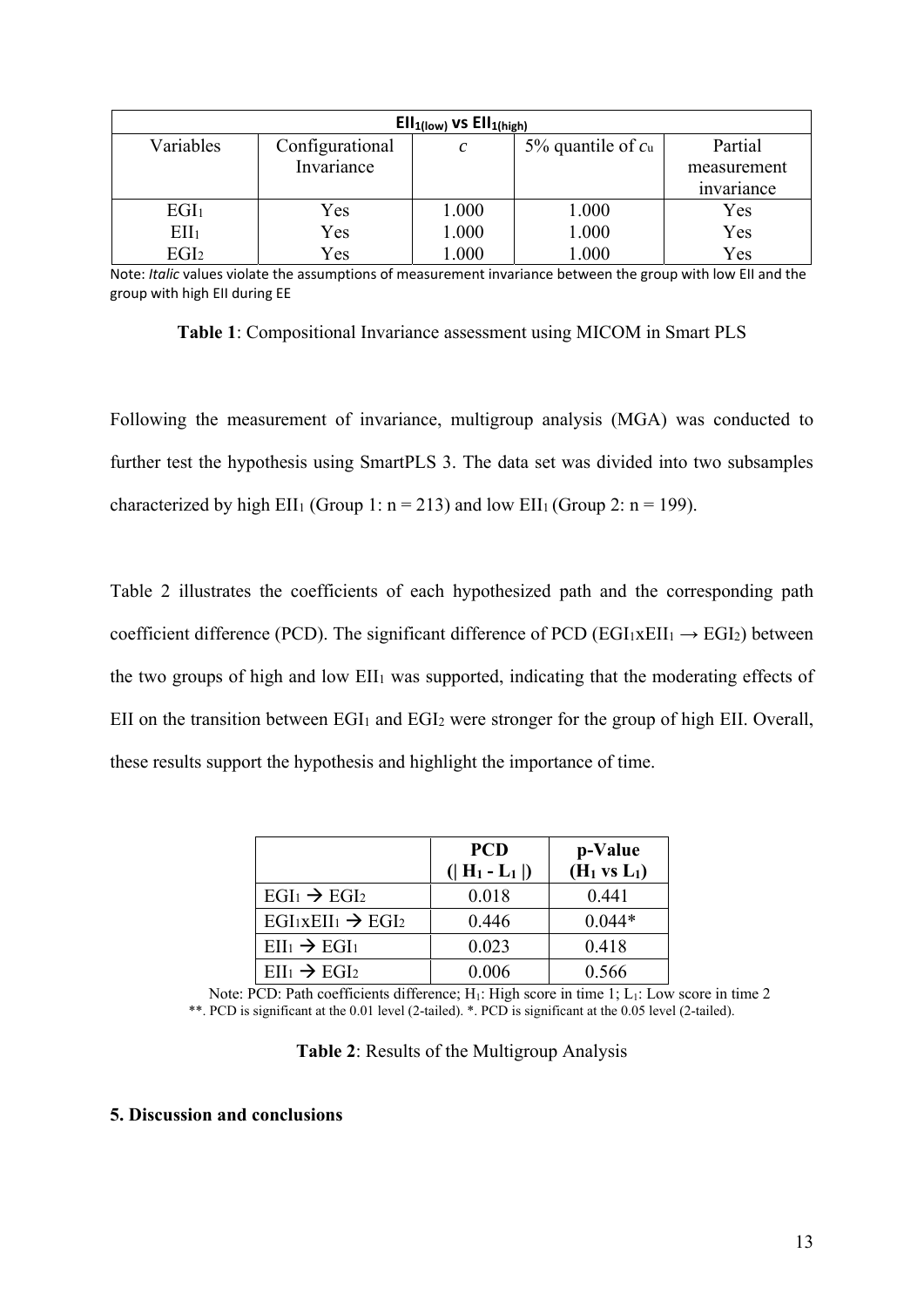Through the data analysis, this study confirms the variation in EGI reported in prior studies following EE (Souitaris et al., 2007; Weber, 2012). For example, the finding is consistent with Esfandiara et al.'s (2019) suggestion of desirability as the primary driver of EGI during EE. However, the study shows its commonality with Von Graevenitz et al.'s (2010) claim that variation in intentions after EE is unlikely for students if their perceived pre-course feasibility of starting a business is strong and consistent (e.g., consistently negative or positive). A possible explanation is that these students possess either high or low EII. For example, during the EE course, the group with high EII is more susceptible to environmental cues to retain goal intensity over sensemaking than those who have low EII. The finding provides evidence of the phenomenon that when students consider themselves part of a group having a strong fit with entrepreneurship, entrepreneurial intention can be strongly predicted by entrepreneurial selfefficacy (Hsu et al., 2019).

 factors/motivational antecedents influence the real effectiveness of EE on EI (Fayolle & Gailly, Prior research has occasionally suggested signs of a neutral or even negative relationship between EE and EI (Krueger & Brazeal., 1994; Oosterbeek et al., 2010; Von Graevenitz et al., 2010). The reverse causation takes its impetus from the assumption that various 2015; Martin et al., 2013). For example, Oosterbeek et al. (2010) report a decrease in EI after participating in EE because students potentially obtain more realistic perspectives of themselves and what it takes to be an entrepreneur. Although EE enhances EGI, it may not be positively prolonged among low-EII students because of their difficulties in moving around the loop of sensemaking to sustain intensity, which supports the hypothesis in this study. The results, however, specifically suggest that EGI remains relatively stable for the group of high EII after EE, contrasting with Oosterbeek's (2010) findings. Souitaris et al. (2007) further connected EI to the construct of emotions to show the significant positive impact of EE on EI among students.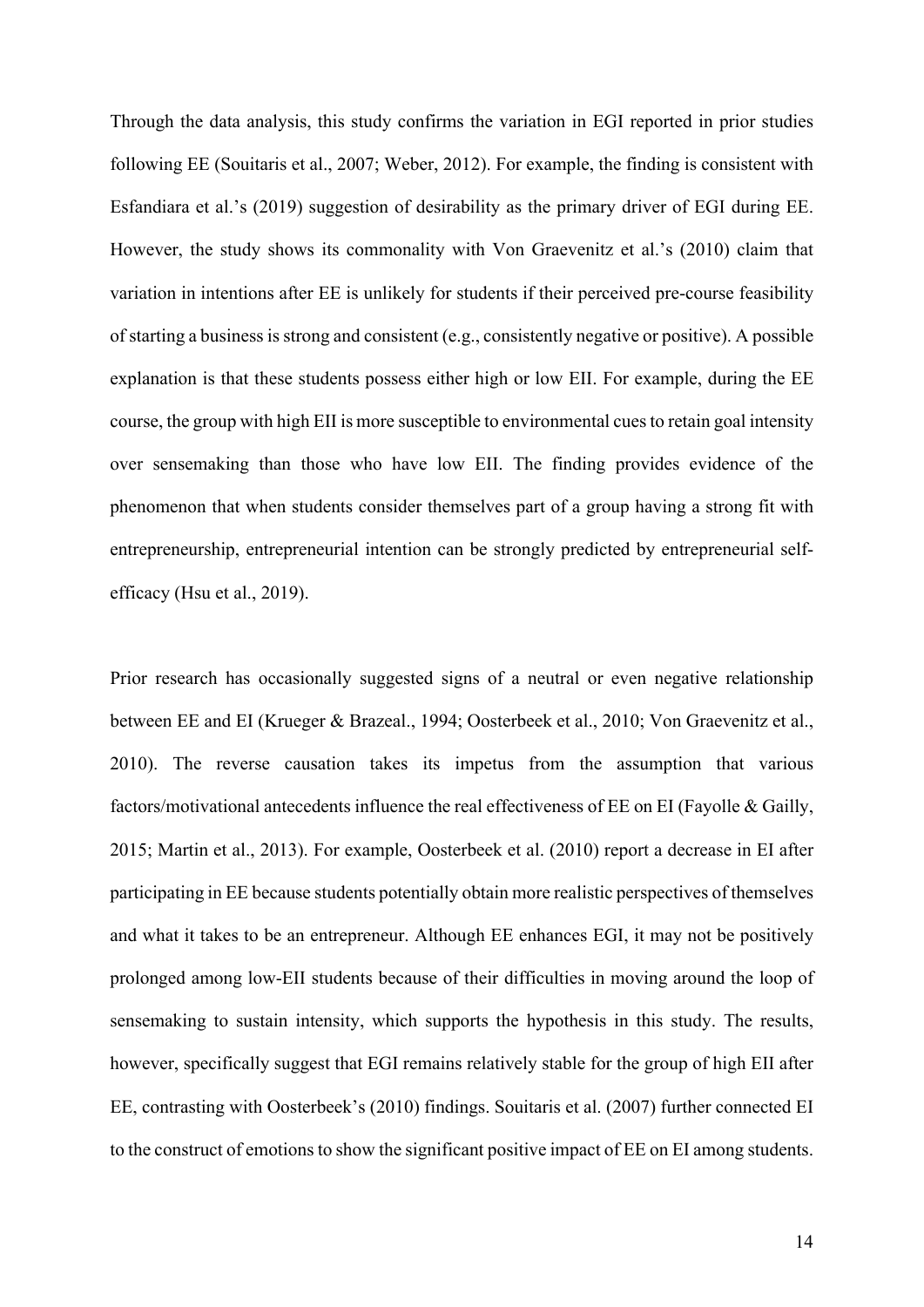high EGI<sub>1</sub> may potentially transition into low EGI<sub>2</sub>, which will ultimately lead to a drop in the level of positive emotions and hence a decrease in or even negative impacts on EGI over time, However, such an effect was only found close to the time of EE provision. Because emotions are volatile and contagious (Foo, 2011), the increase in EGI at  $t_1$  might be accounted for by the transmission of positive emotions about entrepreneurship between both high- and low-EII students during the EE experience (Baron, 2004). Positive emotions have a positive effect on students' motivation to engage in subsequent actions (Bandura, 1997; Gielnik et al., 2015; Carver & Scheier, 1990). However, students with low EII may find themselves interacting within a local group and may become less likely to take actions after the EE is offered. Here, considered from the perspective of mere-exposure effects (Zajonc, 1968).

 intention and implementation intention, emphasizing their intertwined nature in constituting EI combination of multiple anticipatory and adaptive intentions and subsequent behaviors in This research contributes to the theoretical conceptualization of the effect of EII on EGI (Bagozzi et al., 2003; Elfving et al., 2017; Esfandiara et al., 2019; Krueger, 2017) in an academic context (Henry et al., 2004; Kailer, 2005). It highlights the non-linear assessment of EI over a period, allowing behavior and variations in individual beliefs to occur through both irrational and logical intention-behavior views. By drawing on the transition between goal (Fayolle & Liñán, 2014; Gollwitzer, 1993), this study highlights the need to consider a assessing EI during the entrepreneurial process, considered through a sensemaking lens. EII has been found to result more effectively in actions enabling the opportunity development process and is more common among students with high EII. Thus, a more comprehensive picture of the entrepreneurial process is illustrated. Moreover, the role of both time- and space-related constructs (environmental conditions, knowledge structure, individual beliefs, and time) is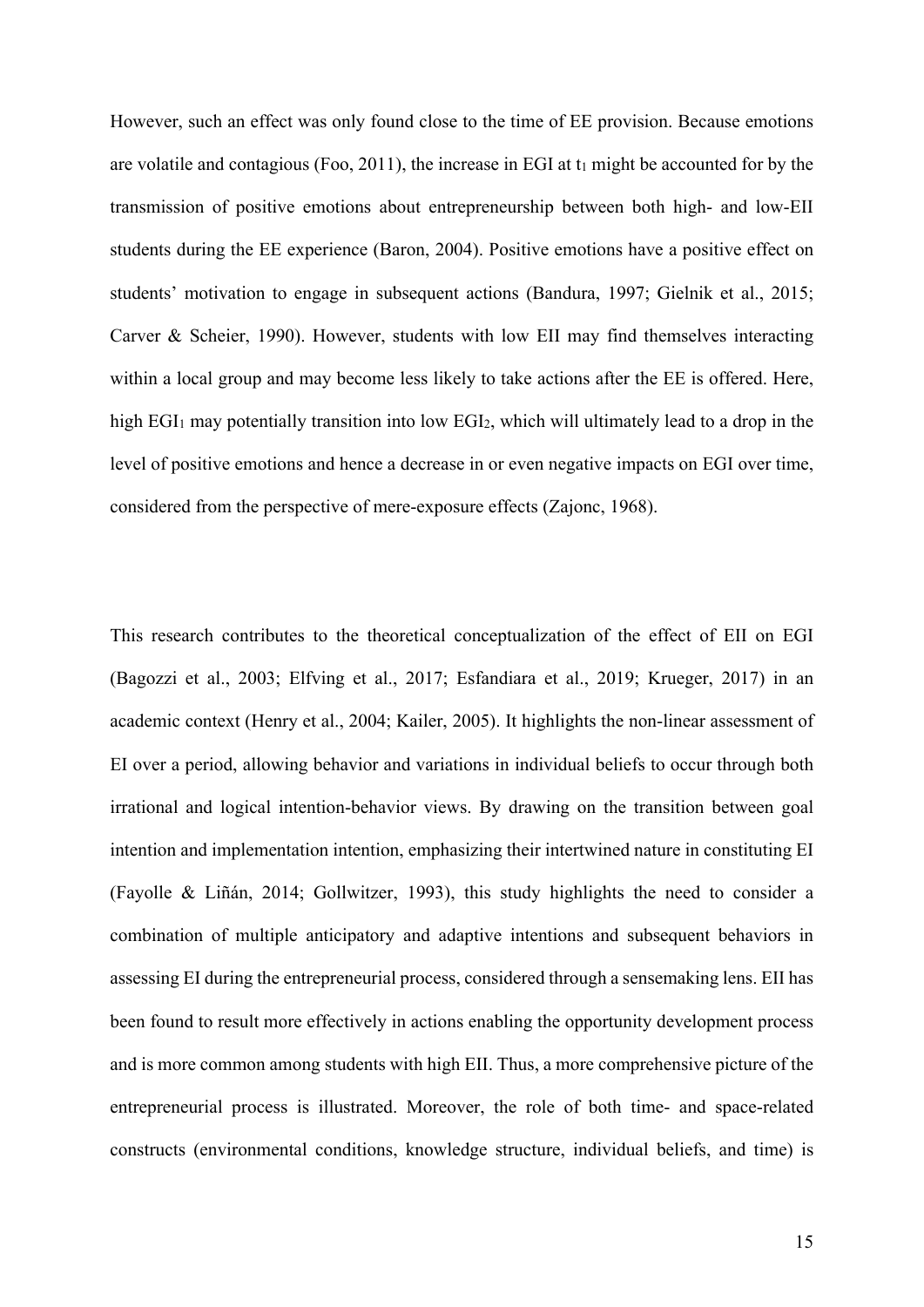highlighted to raise academic awareness of this "transformative process by which desires become goals, actions, and systemic outcomes" (McMullen & Dimov, 2013, p. 1482).

 and public and private organizations. Entrepreneurs' cognitions are similar across different At the practical level, this research confirms the positive effects of EE on EI. The result promotes confidence in investment in EE and training programs by governments, universities, cultures and contexts (Mitchell et al., 2000), so studying such a sample of students in Vietnam provides increased knowledge and understanding regarding the various aspects of EE, enabling global comparisons (Pham, 2018). Typically, the recent literature has promoted an experiential pedagogical design that engages students in experimentation and practice to be effective, involving starting a business, design-based thinking, and business simulations (Kriz & Auchter, 2016; Neck & Greene, 2011). However, these approaches are not widespread in either developed or developing countries, given the lack of favorable learning conditions, university support, and the local business environment (Klapper & Neergaard, 2017). Thus, under a wide range of settings, EE only temporarily permits opportunities to appear more vividly and subsides with time as non-entrepreneurial knowledge is later added to students' mental structure.

 To improve the general level of EI, educators are advised to avoid taking a causal approach to approximation of the real world, may help students test the veracity of their interests, discover EE. Instead, they should engage students in an experiential process over a period during which repetition and experimentation "increase an entrepreneur's confidence in certain actions and improve the content of her/his stock of knowledge" (Minniti & Bygrave, 2001, p. 7). To take advantage of students' EII, time should be given during the education process, allowing them to absorb and stabilize their propensity and take action toward starting a business. The practical experience gained from entrepreneurial activities during EE, despite only being a small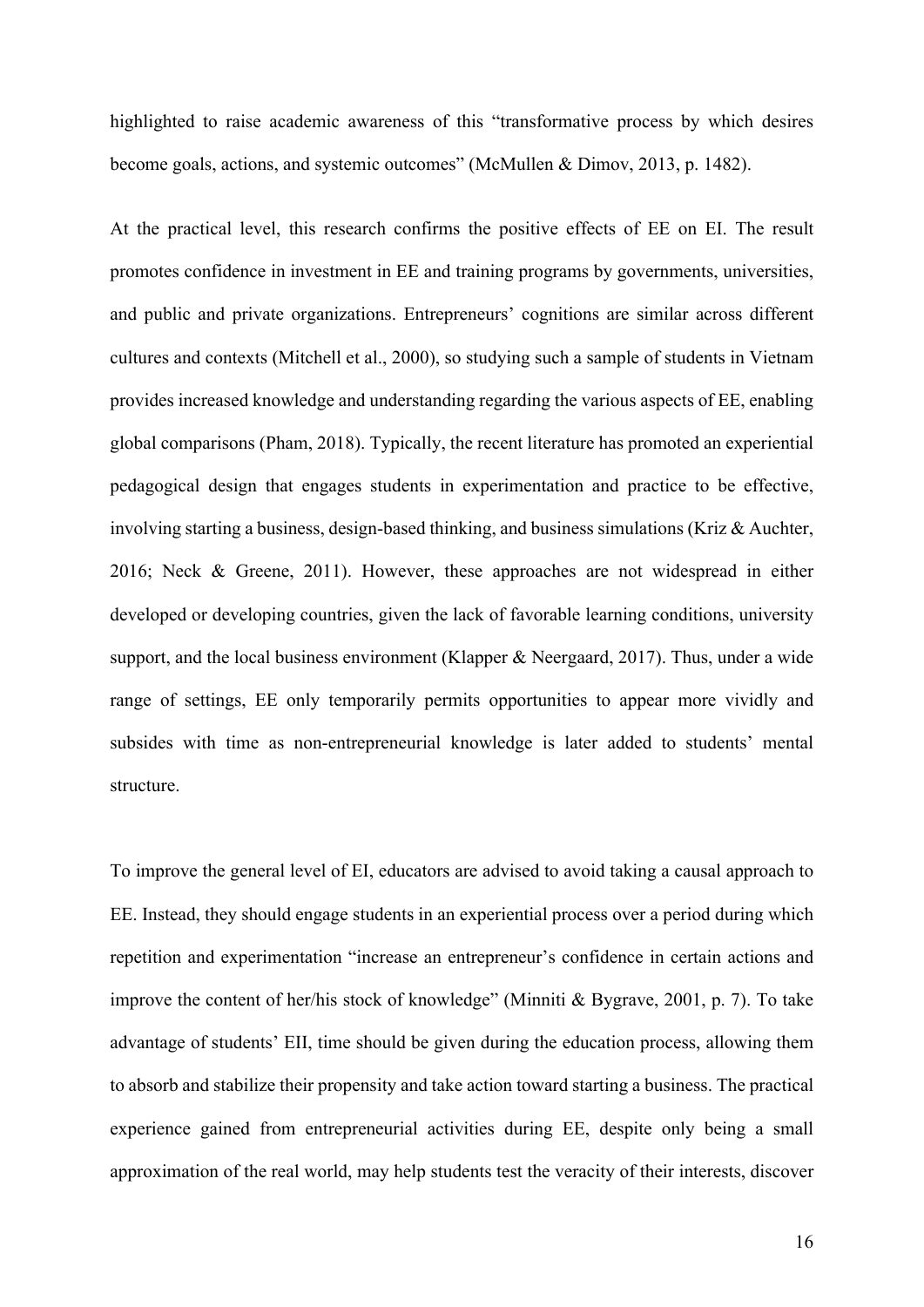their true abilities in entrepreneurship, and as a result, shape their future career toward selfemployment more effectively. Students may benefit from pedagogies that focus on EII to guide them through a multi-functional implementation process (Liñán, 2007), or better yet, to set up a mini-business throughout the course (Rodrigues et al., 2012). Here the emphasis is on enabling mindset development (Heinonen & Poikkijoki, 2006). For example, creative problemsolving (Camacho et al., 2016) and behavioral training games (Johnsson et al., 2016) can potentially lead to systematic improvement in positive attitudes toward entrepreneurship over time (Jones et al., 2017; Maas & Jones, 2015). Thus, developments in valid quantitative measures that are unidimensional and applicable across a broad range of contexts for traditional frameworks such as effectuation and entrepreneurial bricolage (Davidsson et al., 2017) also signal an opportunity for research advancing the promotion of an entrepreneurial mindset among students and students' engagement with a wider social context.

Like all research, this study has limitations that provide future research opportunities. Due to limited time and access, data on the treatment groups (students enrolled in a compulsory introductory EE course) were collected on only two occasions  $(t_1$  and  $t_2$ ). Thus, the study was unable to identify the exact patterns of changes in students' EI over a period. Because the study also showed that EI is a process that unfolds over time, further research could employ time series data on various control and treatment groups to provide further evidence. Qualitative methods (e.g., interpretative phenomenological analysis; Smith & Shinebourne, 2012) focusing on the significance of individuals' lived experiences can also be combined to provide a richer description of the process through which students make sense of, form, and preserve their intentions both before and during entrepreneurial behavior.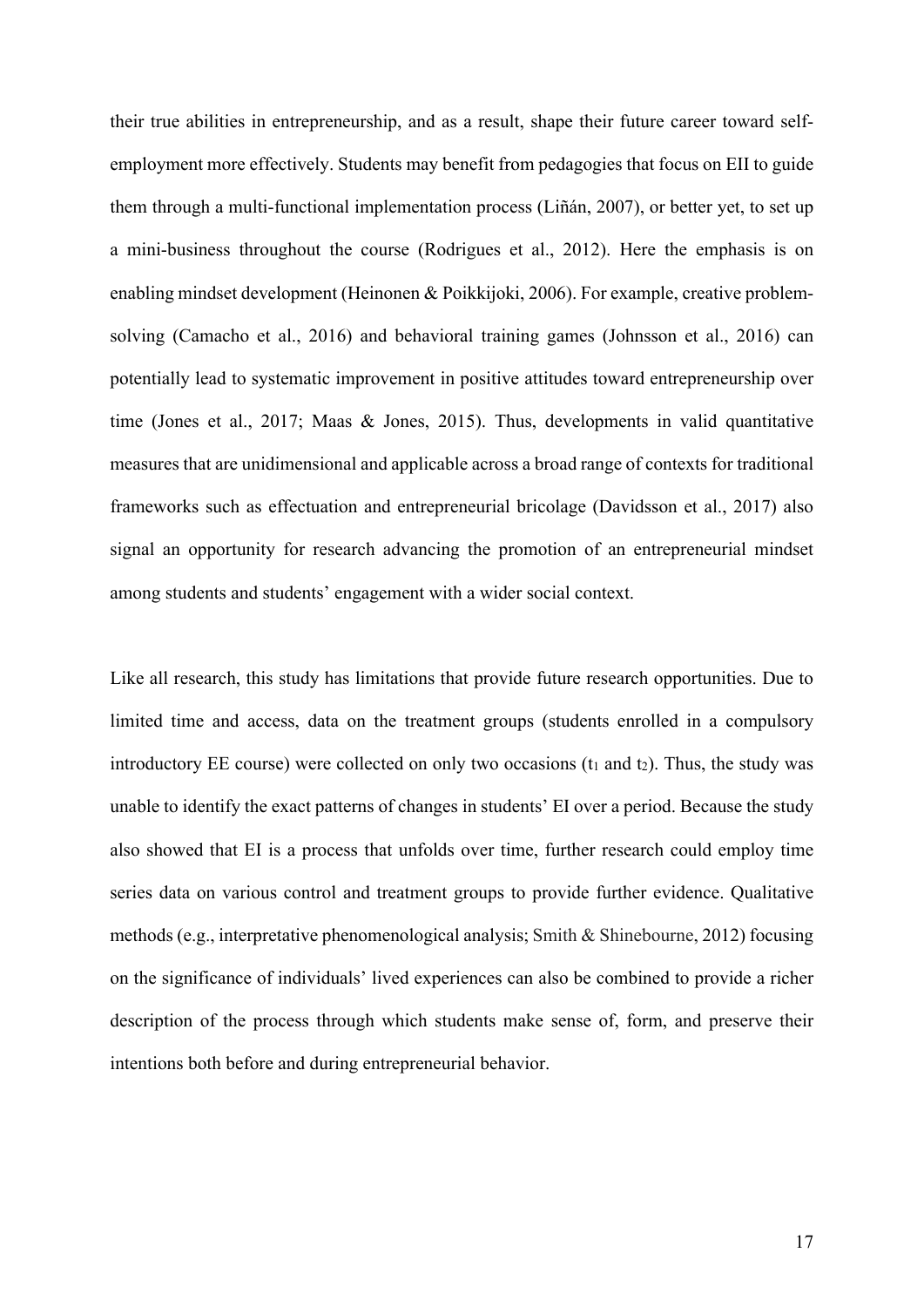Using a sensemaking approach to entrepreneurship, this research draws a distinction between availability of EE has a significant positive effect on EGI. However, the intention may subside gradually if it is not nurtured, perhaps with a sufficient level of entrepreneurial behavioral EGI and EII and their transition, which, together, constitute entrepreneurial intentions. The results suggest that the effects of EE on EI vary over time and space depending on several contextual factors. EGI (or, in this study, individual beliefs toward an entrepreneurial goal) is a context-dependent construct affected by environmental conditions (EE) and temporality. The engagement (or EII) or further EE over time. Such a situation provides academics with both challenges and opportunities in helping students form and develop stable EI in the long term. To nurture EI, EE educators may encourage students to engage in small everyday actions and develop an action-oriented mindset that provides them with opportunities to increase their overall confidence, leading to a more favorable level of EI in the long term. Future research might employ qualitative methods to assess the link between EE, EI, and subsequent actions. Potential approaches include investigating whether entrepreneurship courses and learning environments have varying effects on EI among students and whether the micro- and macroenvironment in different country contexts significantly influences behavior.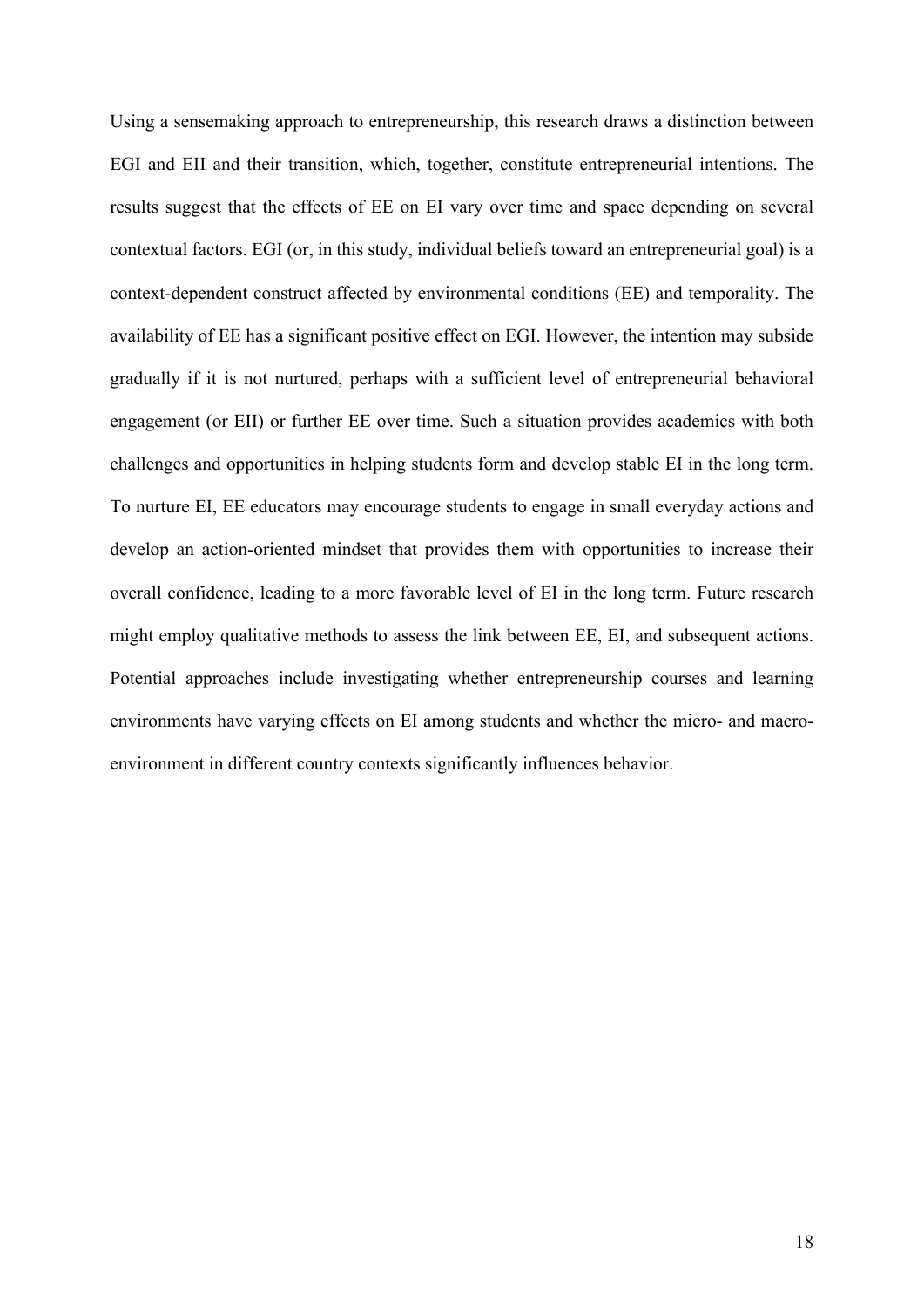#### **References**

- Adam, A. F., & Fayolle, A. (2016). Can implementation intention help to bridge the intention– behaviour gap in the entrepreneurial process? An experimental approach. *The International Journal of Entrepreneurship and Innovation*, *17*(2), 80-88.
- does it really matter? Fresh evidence from Pakistan. *International Journal of*  Ahmed, T., Chandran, V. G. R., & Klobas, J. (2017). Specialized entrepreneurship education: *Entrepreneurial Behavior & Research*, *23*(1), 4-19.
- Ajzen, I. (1991). The theory of planned behavior. *Organizational Behavior and Human Decision Processes*, *50*(2), 179-211.
- Alvarez, S. A., Barney, J. B., & Anderson, P. (2013). Forming and exploiting opportunities: The implications of discovery and creation processes for entrepreneurial and organizational research. *Organization Science*, *24*(1), 301-317.
- Bagozzi, R. P., Dholakia, U. M., & Basuroy, S. (2003). How effortful decisions get enacted: The motivating role of decision processes, desires, and anticipated emotions. *Journal of Behavioral Decision Making*, *16*(4), 273-295.
- Bakker, R. M., & Shepherd, D. A. (2017). Pull the plug or take the plunge: Multiple opportunities and the speed of venturing decisions in the Australian mining industry. *Academy of Management Journal*, *60*(1), 130-155.
- Bandura, A. (1997). *Self-efficacy: The exercise of control*. New York, NY: Freeman.
- Baron, R. A. (2004). The cognitive perspective: a valuable tool for answering entrepreneurship's basic "why" questions. *Journal of Business Venturing*, *19*(2), 221-239.
- Baron, R. A. (2006). Opportunity recognition as pattern recognition: How entrepreneurs "connect the dots" to identify new business opportunities. *Academy of Management Perspectives*, *20*(1), 104-119.
- Baughn, C. C., Cao, J. S., Le, L. T. M., Lim, V. A., & Neupert, K. E. (2006). Normative, social and cognitive predictors of entrepreneurial interest in China, Vietnam and the Philippines. *Journal of Developmental Entrepreneurship*, *11*(1), 57-77.
- Benzing, C., Chu, H. M., & Callanan, G. (2005). A regional comparison of the motivation and problems of Vietnamese entrepreneurs. *Journal of Developmental Entrepreneurship*, *10*(01), 3-27.
- Bird, B. (1988). Implementing entrepreneurial ideas: The case for intention. *Academy of Management Review*, *13*(3), 442-453.
- Bornstein, R. F. (1989). Exposure and affect: overview and meta-analysis of research, 1968– 1987. *Psychological Bulletin*, *106*(2), 265-289.
- Botsaris, C., & Vamvaka, V. (2016). Attitude toward entrepreneurship: structure, prediction from behavioral beliefs, and relation to entrepreneurial intention. *Journal of the Knowledge Economy*, *7*(2), 433-460.
- Breslin, D. (2011). Reviewing a Generalized Darwinist Approach to Studying Socio‐economic Change. *International Journal of Management Reviews*, *13*(2), 218-235.
- Breslin, D. (2017). Learning to Evolve: Increasing Entrepreneurial Self-Efficacy and Putting the Market First. In *Entrepreneurship Education: New Perspectives on Entrepreneurship Education* (pp. 17-45). Emerald Publishing Limited.
- Camacho, A. P., Janowski, A., Konak, A., & Kulturel-Konak, S. (2016, March). Creative problem-solving builds entrepreneurial mindset. In *Integrated STEM Education Conference (ISEC) 2016 IEEE* (pp. 65-70). IEEE.
- Campbell, T.D. (1965). Variation and selective retention in socio-cultural evolution. In: Barringer, R.H, Blanksten, G.I and Mack, W.R (Eds.) *Social change in developing areas: A Reinterpretation of Evolutionary Theory 19*. Cambridge, MA: Schenkman Publishing Company. Pp. 26-27.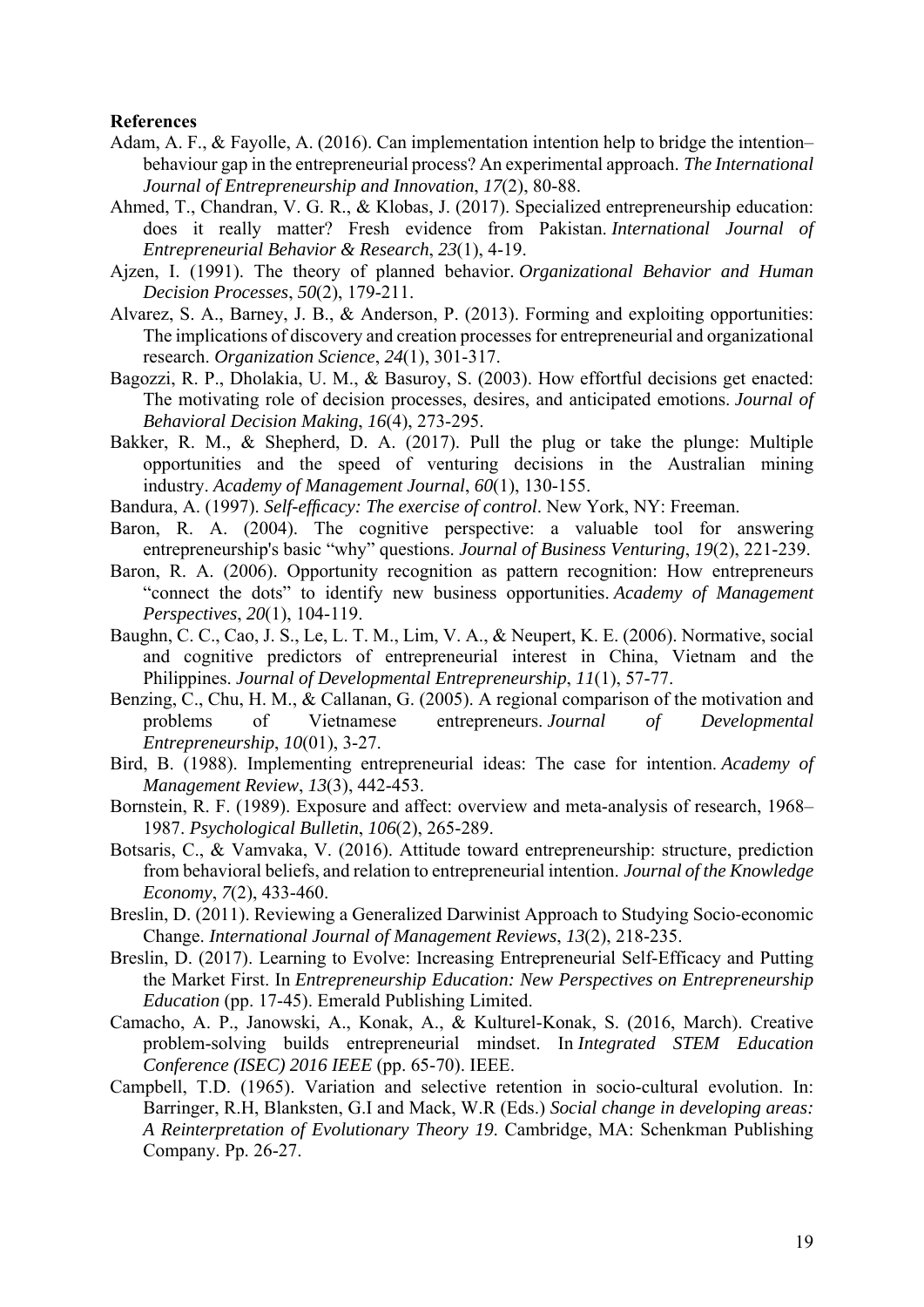- Carver, C. S., & Scheier, M. F. (1990). Origins and functions of positive and negative affect: A control-process view. *Psychological Review*, *97*(1), 19-35.
- Chen, C. C., Greene, P. G., & Crick, A. (1998). Does entrepreneurial self-efficacy distinguish entrepreneurs from managers?. *Journal of Business venturing*, *13*(4), 295-316.
- Corbett, A. C. (2005). Experiential learning within the process of opportunity identification and exploitation. *Entrepreneurship Theory and Practice*, *29*(4), 473-491.
- Davidsson, P., & Honig, B. (2003). The role of social and human capital among nascent entrepreneurs. *Journal of Business Venturing*, *18*(3), 301-331.
- Davidsson, P., Baker, T., & Senyard, J. M. (2017). A measure of entrepreneurial bricolage behavior. *International Journal of Entrepreneurial Behavior & Research*, *23*(1), 114-135.
- Dheer, R. J., & Lenartowicz, T. (2016). Multiculturalism and entrepreneurial intentions: Understanding the mediating role of cognitions. *Entrepreneurship Theory and Practice*.
- Dimov, D. (2007). Beyond the single-person, single-insight attribution in understanding entrepreneurial opportunities. *Entrepreneurship Theory and Practice*, 31(5), 713-731.
- Dobson, S., Breslin, D., Suckley, L., Barton, R., & Rodriguez, L. (2013). Small firm survival and innovation: An evolutionary approach. *International Journal of Entrepreneurship and Innovation*, *14*(2), 69-80.
- Elfving, J., Brännback, M., & Carsrud, A. (2017). Revisiting a contextual model of entrepreneurial intentions. In *Revisiting the Entrepreneurial Mind* (pp. 83-90). Springer, Cham.
- Elston, J. A., & Weidinger, A. (2019). Entrepreneurial intention and regional internationalization in China. *Small Business Economics*, *53*(4), 1001-1015.
- Emami, A., & Dimov, D. (2017). Degree of innovation and the entrepreneurs' intention to create value: a comparative study of experienced and novice entrepreneurs. *Eurasian Business Review*, *7*(2), 161-182.
- Esfandiar, K., Sharifi-Tehrani, M., Pratt, S., & Altinay, L. (2019). Understanding entrepreneurial intentions: A developed integrated structural model approach. *Journal of Business Research*, *94*(2019), 172-182.
- Fayolle, A., & Gailly, B. (2015). The impact of entrepreneurship education on entrepreneurial attitudes and intention: Hysteresis and persistence. *Journal of Small Business Management*, *53*(1), 75-93.
- Fayolle, A., & Liñán, F. (2014). The future of research on entrepreneurial intentions. *Journal of Business Research*, *67*(5), 663-666.
- Ferreira, J. J., Fernandes, C. I., & Kraus, S. (2019). Entrepreneurship research: mapping intellectual structures and research trends. *Review of Managerial Science*, *13*(1), 181-205.
- Festinger, L. (1957). *A Theory of Cognitive Dissonance*. Redwood City, CA: Stanford University Press.
- Fitzsimons, G. M., Chartrand, T. L., & Fitzsimons, G. J. (2008). Automatic effects of brand exposure on motivated behavior: how apple makes you "think different". *Journal of Consumer Research*, *35*(1), 21-35.
- Foo, M. D. (2011). Emotions and entrepreneurial opportunity evaluation. *Entrepreneurship Theory and Practice*, *35*(2), 375-393.
- Fretschner, M., & Weber, S. (2013). Measuring and understanding the effects of entrepreneurial awareness education. *Journal of Small Business Management*, *51*(3), 410-428.
- Gavetti, G., & Rivkin, J. W. (2005). How strategists really think. *Harvard Business Review*, *83*(4), 54-63.
- Giacomin, O., Janssen, F., & Shinnar, R. S. (2016). Student entrepreneurial optimism and overconfidence across cultures. *International Small Business Journal*, *34*(7), 925-947.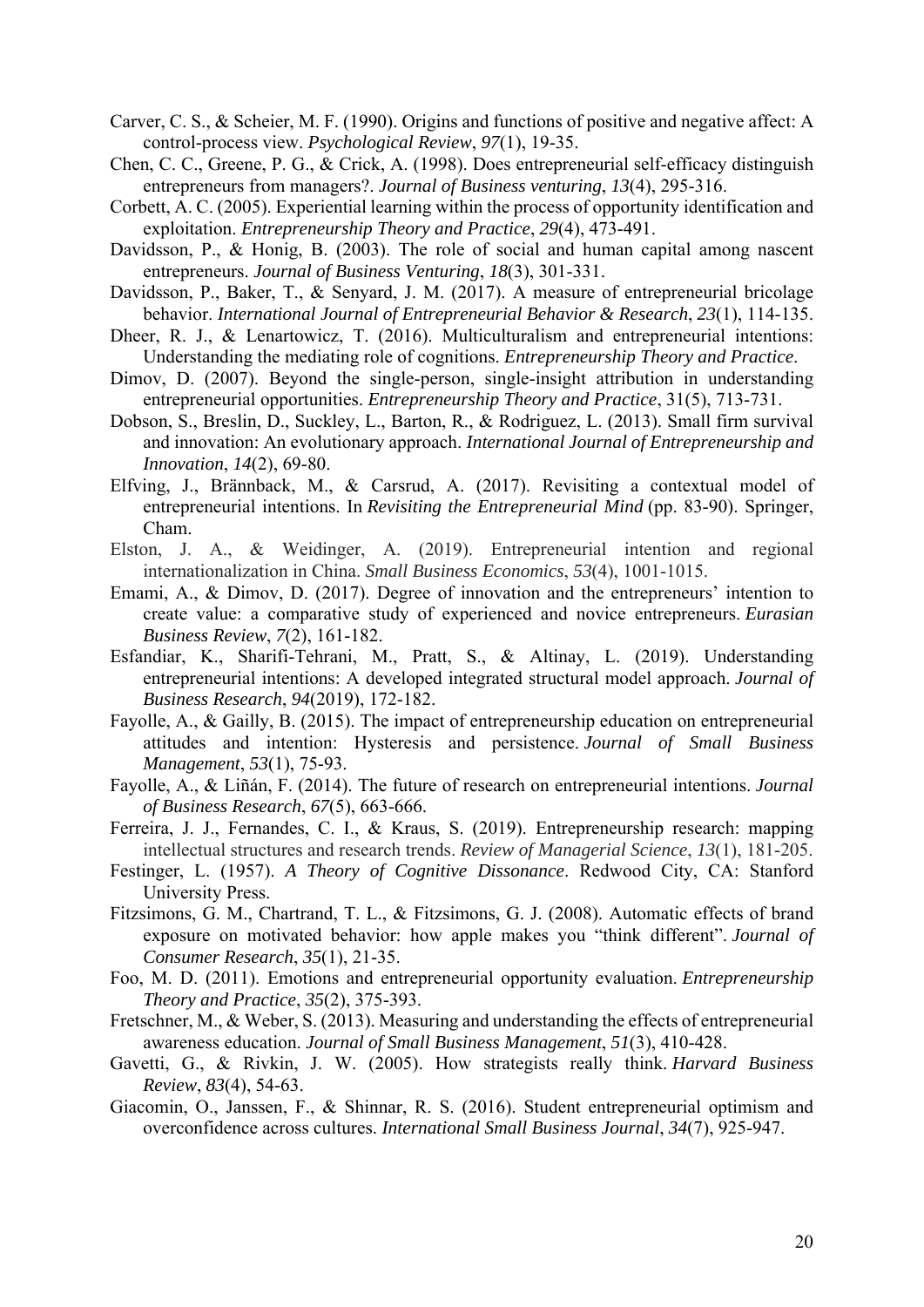- Gielnik, M. M., Spitzmuller, M., Schmitt, A., Klemann, D. K., & Frese, M. (2015). "I put in effort, therefore I am passionate": Investigating the path from effort to passion in entrepreneurship. *Academy of Management Journal*, *58*(4), 1012-1031.
- Goel, S., & Karri, R. (2006). Entrepreneurs, effectual logic, and over–trust. *Entrepreneurship Theory and Practice*, *30*(4), 477-493.
- Gollwitzer, P. M. (1990). Action phases and mind-sets. *Handbook of motivation and cognition: Foundations of Social Behavior*, *2*, 53-92.
- Gollwitzer, P. M. (1993). Goal achievement: The role of intentions. *European Review of Social Psychology*, *4*(1), 141-185.
- Gollwitzer, P. M., & Sheeran, P. (2006). Implementation intentions and goal achievement: A meta‐analysis of effects and processes. *Advances in Experimental Social Psychology*, *38*, 69-119.
- Haynie, J. M., Shepherd, D. A., & McMullen, J. S. (2009). An opportunity for me? The role of resources in opportunity evaluation decisions. *Journal of Management Studies*, *46*(3), 337- 361.
- Heinonen, J., & Poikkijoki, S. A. (2006). An entrepreneurial-directed approach to entrepreneurship education: mission impossible? *Journal of Management Development*, *25*(1), 80-94.
- Henry, C., Hill, F. M., & Leitch, C. M. (2004). The effectiveness of training for new business creation: a longitudinal study. *International Small Business Journal*, *22*(3), 249-271.
- Henry, C., Hill, F., & Leitch, C. (2005). Entrepreneurship education and training: can entrepreneurship be taught? Part II. *Education+ Training*, *47*(3), 158-169.
- Henseler, J., Hubona, G., & Ray, P. A. (2016). Using PLS path modelling in new technology research: updated guidelines. *Industrial Management & Data Systems*, 116(1), 2-20.
- Hill, S. A., & Birkinshaw, J. M. (2010). Idea sets: Conceptualizing and measuring a new unit of analysis in entrepreneurship research. *Organizational Research Methods*, *13*(1), 85-113.
- (2019). "I know I can, but I don't fit": Perceived fit, self-efficacy, and entrepreneurial Hsu, D. K., Burmeister-Lamp, K., Simmons, S. A., Foo, M. D., Hong, M. C., & Pipes, J. D. intention. *Journal of Business Venturing*, *34*(2), 311-326.
- Hulland, J. (1999). Use of partial least squares (PLS) in strategic management research: A review of four recent studies. *Strategic Management Journal*, *20*(2), 195-204.
- Ilonen, S., Heinonen, J., & Stenholm, P. (2018). Identifying and understanding entrepreneurial decision-making logics in entrepreneurship education. *International Journal of Entrepreneurial Behavior & Research*, *24*(1), 59-80.
- Johnsson, C., Suoranta, M., Sidhu, I., & Singer, K. (2016, September). On Using Games for Practicing Entrepreneurial Mindset. In *European Conference on Innovation and Entrepreneurship* (p. 336). Academic Conferences International Limited.
- Jones, P., Mass, G., & Pittaway, L. (2017). *Entrepreneurship Education: New Perspectives on Research, Policy & Practice*. Bingley, UK: Emerald Group Publishing.
- Kailer, N. (2005). Evaluation of entrepreneurship education at universities. *Ibw-Mitteilungen*, *3*, 1-11.
- Kaish, S., & Gilad, B. (1991). Characteristics of opportunities search of entrepreneurs versus executives: Sources, interests, general alertness. *Journal of Business Venturing*, *6*(1), 45- 61.
- Karimi, S., Biemans, H. J., Lans, T., Chizari, M., & Mulder, M. (2016). The impact of entrepreneurship education: A study of Iranian students' entrepreneurial intentions and opportunity identification. *Journal of Small Business Management*, *54*(1), 187-209.
- Kautonen, T., Tornikoski, E. T., & Kibler, E. (2011). Entrepreneurial intentions in the third age: the impact of perceived age norms. *Small Business Economics*, *37*(2), 219-234.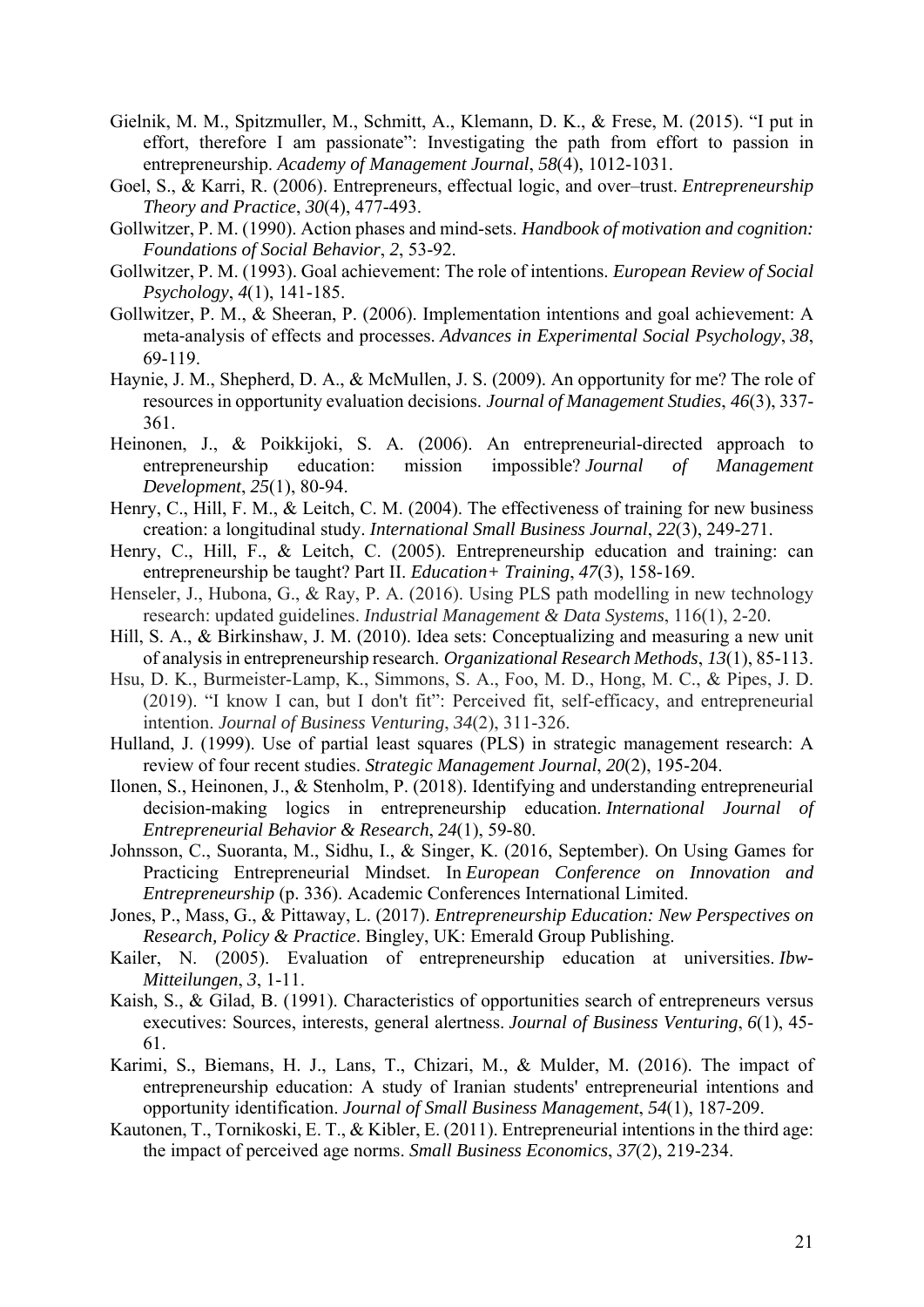- Kautonen, T., van Gelderen, M., & Fink, M. (2015). Robustness of the theory of planned behavior in predicting entrepreneurial intentions and actions. *Entrepreneurship Theory and Practice*, *39*(3), 655-674.
- Kim, W. C., & Mauborgne, R. (1998). Value innovation: the strategic logic of high growth. *IEEE Engineering Management Review*, *26*(2), 8-16.
- Klapper, R.G, & Neergaard, H. (2017). Teaching Entrepreneurship as Lived Experience Through 'Wonderment Exercises'. In: Jones, P., Maas, G., & Pittaway, L. (Eds.) *Contemporary Issues in Entrepreneurship Research (Entrepreneurship Education: New perspectives on Research, Policy & Practice Volume 7)*. Bingley, UK: Emerald Group Publishing. Pp. 145-170.
- Klayman, J., & Ha, Y. W. (1989). Hypothesis testing in rule discovery: Strategy, structure, and content. *Journal of Experimental Psychology: Learning, Memory, and Cognition*, *15*(4), 596-604.
- Kolb, D. (1984). Experiential education: Experience as the source of learning and development. *Englewood Cliffs, NJ*.
- Kriz, W. C., & Auchter, E. (2016). 10 Years of evaluation research into gaming simulation for German entrepreneurship and a new study on its long-Term effects. *Simulation & Gaming*, *47*(2), 179-205.
- Krueger Jr, N. F., & Brazeal, D. V. (1994). Entrepreneurial potential and potential entrepreneurs. *Entrepreneurship Theory and Practice*, *18*(3), 91-104.
- Krueger, N. F. (2017). Entrepreneurial intentions are dead: Long live entrepreneurial intentions. In *Revisiting the Entrepreneurial Mind* (pp. 13-34). Springer, Cham.
- Krueger, N. F., & Carsrud, A. L. (1993). Entrepreneurial intentions: applying the theory of planned behaviour. *Entrepreneurship & Regional Development*, *5*(4), 315-330.
- Kunda, Z. (1987). Motivated inference: Self-serving generation and evaluation of causal theories. *Journal of Personality and Social Psychology*, *53*(4), 636-647.
- Liñán, F. (2007). The Role of Entrepreneurship Education in the Entrepreneurial Process. In A. Fayolle (Ed.), Handbook of Research in Entrepreneurship Education (Vol. 1, pp. 230-247). Cheltenham, UK: Edward Elgar Publishing.
- Liñán, F., & Chen, Y. W. (2009). Development and Cross‐Cultural application of a specific instrument to measure entrepreneurial intentions. *Entrepreneurship Theory and Practice*, *33*(3), 593-617.
- Liñán, F., & Rodríguez‐Cohard, J. C. (2015). Assessing the stability of graduates' entrepreneurial intention and exploring its predictive capacity. *Academia Revista Latinoamericana de Administración*, *28*(1), 77-98.
- Maas, G., & Jones, P. (2015). *Systemic Entrepreneurship: Contemporary Issues and Case Studies*. Springer.
- Markides, C. (2000). *All the right moves: a guide to crafting breakthrough strategy*. Harvard Business Press.
- Martijn, C., Alberts, H., Sheeran, P., Peters, G. J. Y., Mikolajczak, J., & De Vries, N. K. (2008). Blocked goals, persistent action: Implementation intentions engender tenacious goal striving. *Journal of Experimental Social Psychology*, *44*(4), 1137-1143.
- in entrepreneurship: A meta-analysis of entrepreneurship education outcomes. *Journal of*  Martin, B. C., McNally, J. J., & Kay, M. J. (2013). Examining the formation of human capital *Business Venturing*, *28*(2), 211-224.
- McMullen, J. S., & Dimov, D. (2013). Time and the entrepreneurial journey: The problems and promise of studying entrepreneurship as a process. *Journal of Management Studies*, *50*(8), 1481-1512.
- Minniti, M., & Bygrave, W. (2001). A dynamic model of entrepreneurial learning. *Entrepreneurship Theory and Practice*, *25*(3), 5-16.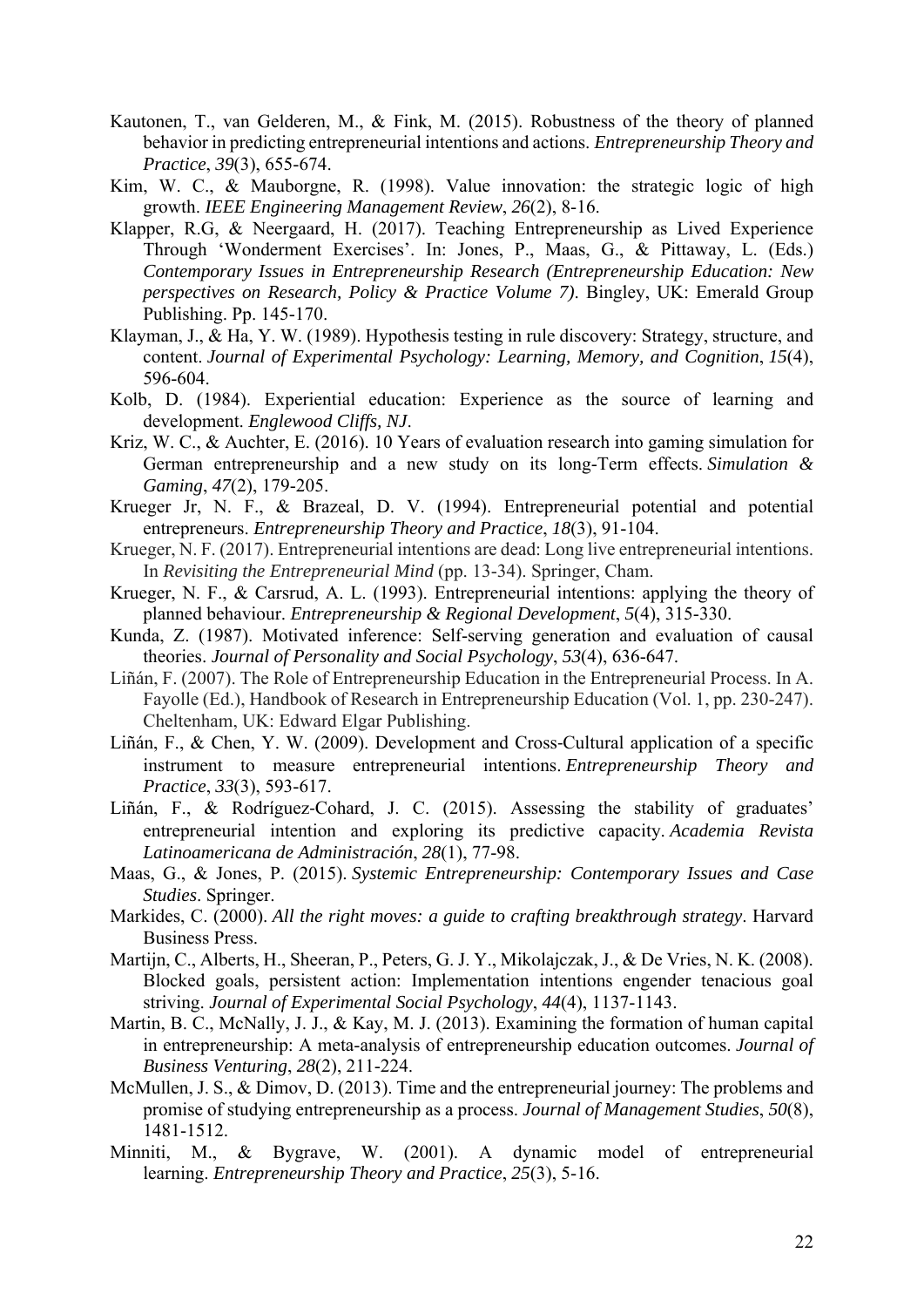- Miralles, F., Giones, F., & Riverola, C. (2016). Evaluating the impact of prior experience in entrepreneurial intention. *International Entrepreneurship and Management Journal*, *12*(3), 791-813.
- Mitchell, R. K., Smith, B., Seawright, K. W., & Morse, E. A. (2000). Cross-cultural cognitions and the venture creation decision. *Academy of Management Journal, 43(5),* 974-993.
- Moriano, J. A., Gorgievski, M., Laguna, M., Stephan, U., & Zarafshani, K. (2012). A crosscultural approach to understanding entrepreneurial intention. *Journal of Career Development*, *39*(2), 162-185.
- Nabi, G., Holden, R., & Walmsley, A. (2006). Graduate career-making and business start-up: a literature review. *Education+ Training*, *48*(5), 373-385.
- Nabi, G., Walmsley, A., Liñán, F., Akhtar, I., & Neame, C. (2018). Does entrepreneurship education in the first year of higher education develop entrepreneurial intentions? The role of learning and inspiration. *Studies in Higher Education*, *43*(3), 452-467.
- Neck, H. M., & Greene, P. G. (2011). Entrepreneurship education: known worlds and new frontiers. *Journal of Small Business Management*, *49*(1), 55-70.
- Oosterbeek, H., Van Praag, M., & Ijsselstein, A. (2010). The impact of entrepreneurship education on entrepreneurship skills and motivation. *European Economic Review*, *54*(3), 442-454.
- Osterwalder, A., & Pigneur, Y. (2010). *Business model generation: a handbook for visionaries, game changers, and challengers*. Hoboken: John Wiley & Sons.
- Palmer, C., Fasbender, U., Kraus, S., Birkner, S., & Kailer, N. (2019). A chip off the old block? The role of dominance and parental entrepreneurship for entrepreneurial intention. *Review of Managerial Science*, 1-21.
- Peterson, B. K., & Wong-On-Wing, B. (2000). An examination of the positive test strategy in auditors' hypothesis testing. *Behavioral Research in Accounting*, *12*, 257-277.
- Pfeifer, S., Šarlija, N., & Zekić Sušac, M. (2016). Shaping the Entrepreneurial Mindset: Entrepreneurial Intentions of Business Students in Croatia. *Journal of Small Business Management*, *54*(1), 102-117.
- Pham, D. (2018). Contemporary issues in entrepreneurship research volume 7: Entrepreneurship education: New Perspectives on Research, Policy & Practice. *International Journal of Entrepreneurial Behavior & Research*, *24*(1), 317-319.
- Piperopoulos, P., & Dimov, D. (2015). Burst bubbles or build steam? Entrepreneurship education, entrepreneurial self‐efficacy, and entrepreneurial intentions. *Journal of Small Business Management*, *53*(4), 970-985.
- Politis, D., & Gabrielsson, J. (2009). Entrepreneurs' attitudes towards failure: An experiential learning approach. *International Journal of Entrepreneurial Behavior & Research*, *15*(4), 364-383.
- Prestwich, A., Sheeran, P., Webb, T. L., & Gollwitzer, P. M. (2015). Implementation intentions. *Predicting Health Behavior*, *3*, 321-357.
- Ribeiro-Soriano, D., & Kraus, S. (2018). An overview of entrepreneurship, innovation and sensemaking for improving decisions. *Group Decision and Negotiation*, *27*(3), 313-320.
- Rodrigues, R. G., Dinis, A., do Paço, A., Ferreira, J., & Raposo, M. (2012). The effect of an entrepreneurial training programme on entrepreneurial traits and intention of secondary students. In *Entrepreneurship- Born, Made and Educated*. InTech.
- Sarstedt, M., Henseler, J., & Ringle, C. M. (2011). Multigroup analysis in partial least squares (PLS) path modelling: Alternative methods and empirical results. In *Measurement and Research Methods in International Marketing*, 195-218. Emerald Group Publishing Limited.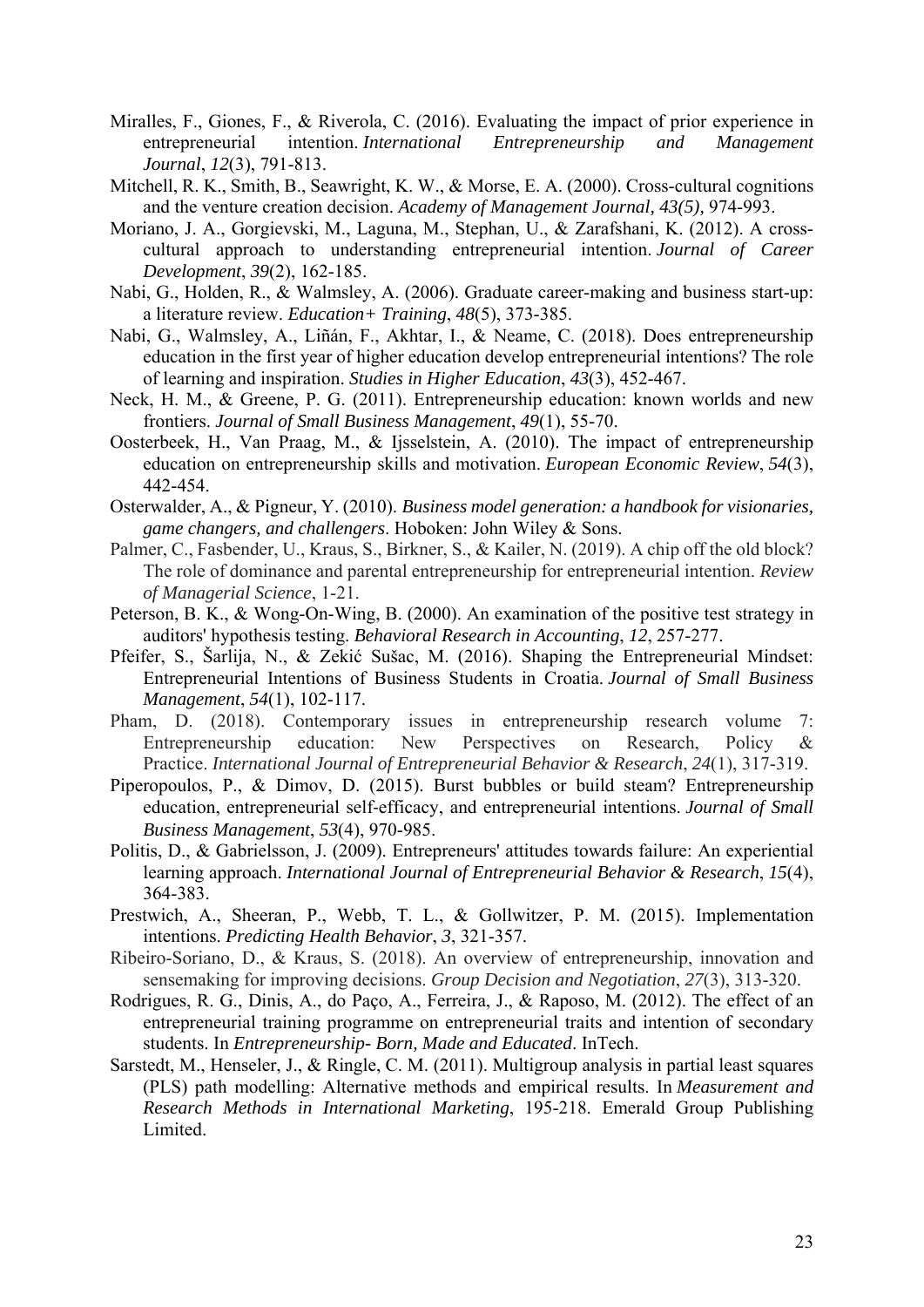- Schlägel, C., & Sarstedt, M. (2016). Assessing the measurement invariance of the fourdimensional cultural intelligence scale across countries: A composite model approach, *European Management Journal*, 1-17.
- Schwarz, N., & Vaughn, L. A. (2002). The availability heuristic revisited: Ease of recall and content of recall as distinct sources of information. In T. Gilovich, D. Griffin, & D. Kahneman (Eds.), *Heuristics and biases: The Psychology of Intuitive Judgment* (pp. 103-119). New York, NY, US: Cambridge University Press.
- Schwarz, N., Bless, H., Strack, F., Klumpp, G., Rittenauer-Schatka, H., & Simons, A. (1991). Ease of retrieval as information: another look at the availability heuristic. *Journal of Personality and Social Psychology*, *61*(2), 195-202.
- Shane, S. A. (2003). *A General Theory of Entrepreneurship: The Individual-Opportunity Nexus*. Cheltenham: Edward Elgar Publishing.
- Shane, S., & Venkataraman, S. (2000). The promise of entrepreneurship as a field of research. *Academy of Management Review*, *25*(1), 217-226.
- *Entrepreneurship*, 72-90. Shapero, A., & Sokol, L. (1982). The social dimensions of entrepreneurship. *Encyclopedia of*
- Shepherd, D. A. (2015). Party On! A call for entrepreneurship research that is more interactive, activity based, cognitively hot, compassionate, and prosocial. *Journal of Business Venturing*, *30*(4), 489-507.
- Shepherd, D. A., Haynie, J. M., & McMullen, J. S. (2012). Confirmatory search as a useful heuristic? Testing the veracity of entrepreneurial conjectures. *Journal of Business Venturing*, *27*(6), 637-651.
- Shepherd, D. A., Williams, T. A., & Patzelt, H. (2015). Thinking about entrepreneurial decision making: Review and research agenda. *Journal of Management*, *41*(1), 11-46.
- and gender: Assessing the impact of entrepreneurship education longitudinally. *The*  Shinnar, R. S., Hsu, D. K., & Powell, B. C. (2014). Self-efficacy, entrepreneurial intentions, *International Journal of Management Education*, *12*(3), 561-570.
- Shook, C. L., Priem, R. L., & McGee, J. E. (2003). Venture creation and the enterprising individual: A review and synthesis. *Journal of Management*, *29*(3), 379-399.
- Smith, J. A., & Shinebourne, P. (2012). *Interpretative phenomenological analysis*. American Psychological Association.
- Souitaris, V., Zerbinati, S., & Al-Laham, A. (2007). Do entrepreneurship programmes raise entrepreneurial intention of science and engineering students? The effect of learning, inspiration and resources. *Journal of Business Venturing*, *22*(4), 566-591.
- Tversky, A. & Kahneman, D. (1975). Judgment under uncertainty: Heuristics and biases. In: Eberlein, G., & Leinfellner, W. (Eds.) Utility, probability, and human decision making 11, 141-162. Dordrecht, The Netherlands: Springer.
- Ulrich, T. A., & Cole, G. S. (1987). Toward more effective training of future entrepreneurs. *Journal of Small Business Management*, *25*(4), 32-39.
- Urban, B. (2006). Entrepreneurship in the rainbow nation: Effect of cultural values and ESE on intentions. *Journal of Developmental Entrepreneurship*, *11*(3), 171-186.
- Van Gelderen, M., Kautonen, T., & Fink, M. (2015). From entrepreneurial intentions to actions: Self-control and action-related doubt, fear, and aversion. *Journal of Business Venturing*, *30*(5), 655-673.
- Van Gelderen, M., Kautonen, T., Wincent, J., & Biniari, M. (2018). Implementation intentions in the entrepreneurial process: concept, empirical findings, and research agenda. *Small Business Economics*, *51*(4), 923-941.
- Von Graevenitz, G., Harhoff, D., & Weber, R. (2010). The effects of entrepreneurship education. *Journal of Economic Behavior & Organization*, *76*(1), 90-112.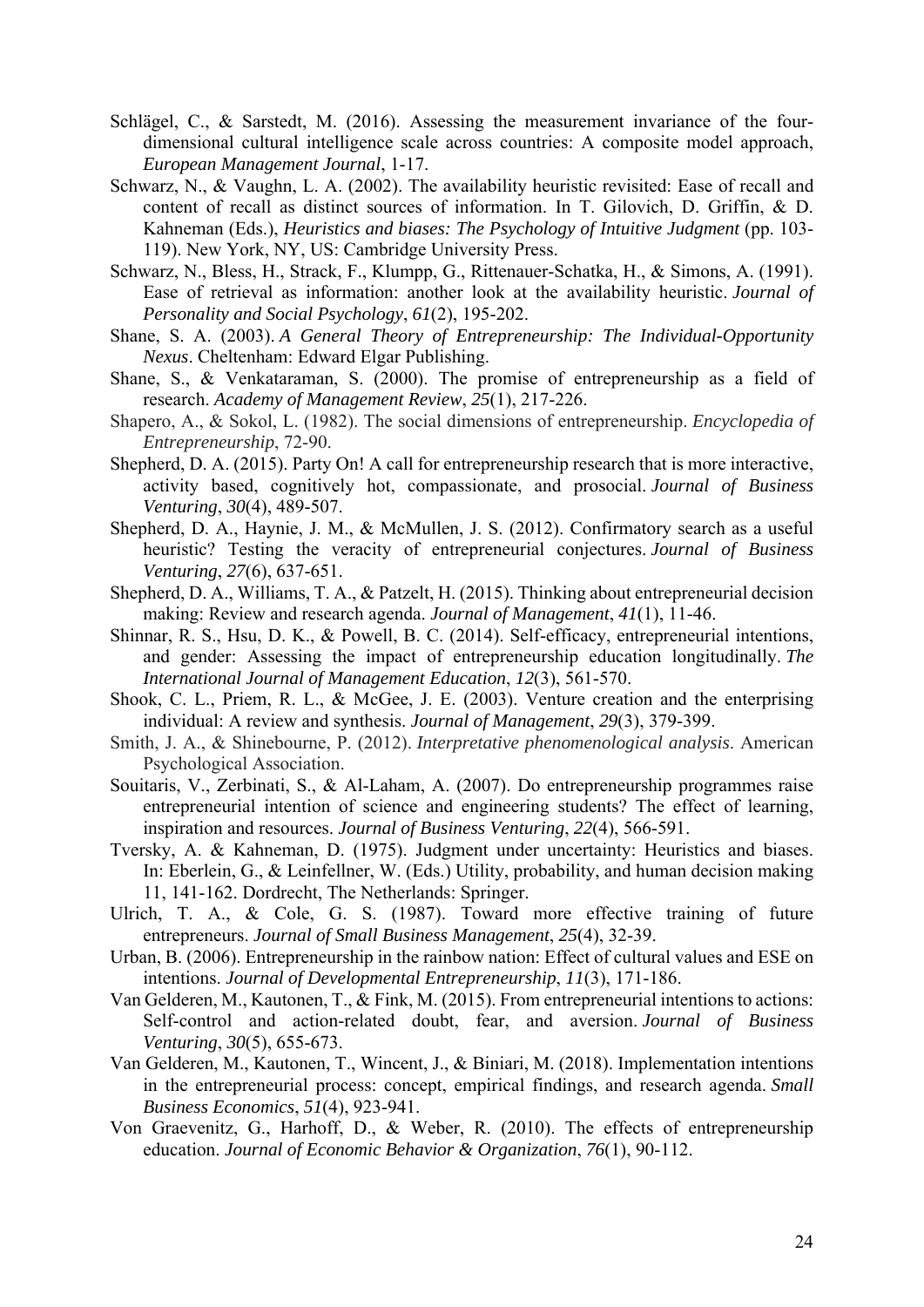- Wason, P. C. (1960). On the failure to eliminate hypotheses in a conceptual task. *Quarterly Journal of Experimental Psychology*, *12*(3), 129-140.
- Weber, R. (2012). *Evaluating Entrepreneurship Education*. Berlin, Germany: Springer Science & Business Media.
- Weick, K. E. (1979). *The Social Psychology of Organizing*. Reading, UK: Addison-Wesley.
- Weick, K. E., Sutcliffe, K. M., & Obstfeld, D. (2005). Organizing and the process of sensemaking. *Organization Science*, *16*(4), 409-421.
- Welter, F., Baker, T., Audretsch, D. B., & Gartner, W. B. (2017). Everyday entrepreneurship a call for entrepreneurship research to embrace entrepreneurial diversity, *Entrepreneurship Theory and Practice 41*(3), 311-321.
- perceptions on entrepreneurial intentions among employees. *Small Business*  Werner, A., Gast, J., & Kraus, S. (2014). The effect of working time preferences and fair wage *Economics*, *43*(1), 137-160.
- Wold, H. (1985). Partial least squares. In: Kotz, S., Balakrishnan, N., Read, B.C, & Vidakovic, B. (Eds.) *Encyclopedia of Statistical Science* 6. 581-591. New York, NY: Wiley.
- Wood, M. S. (2017). Misgivings about dismantling the opportunity construct. *Journal of Business Venturing Insights*, *7*, 21-25.
- Wood, M. S., Williams, D. W., & Drover, W. (2017). Past as prologue: Entrepreneurial inaction decisions and subsequent action judgments. *Journal of Business Venturing*, *32*(1), 107- 127.
- Zajonc, R. B. (1968). Attitudinal effects of mere exposure. *Journal of Personality and Social Psychology*, *9*(2), 1-27.
- Zajonc, R. B. (2001). Mere exposure: A gateway to the subliminal. *Current directions in Psychological Science*, *10*(6), 224-228.